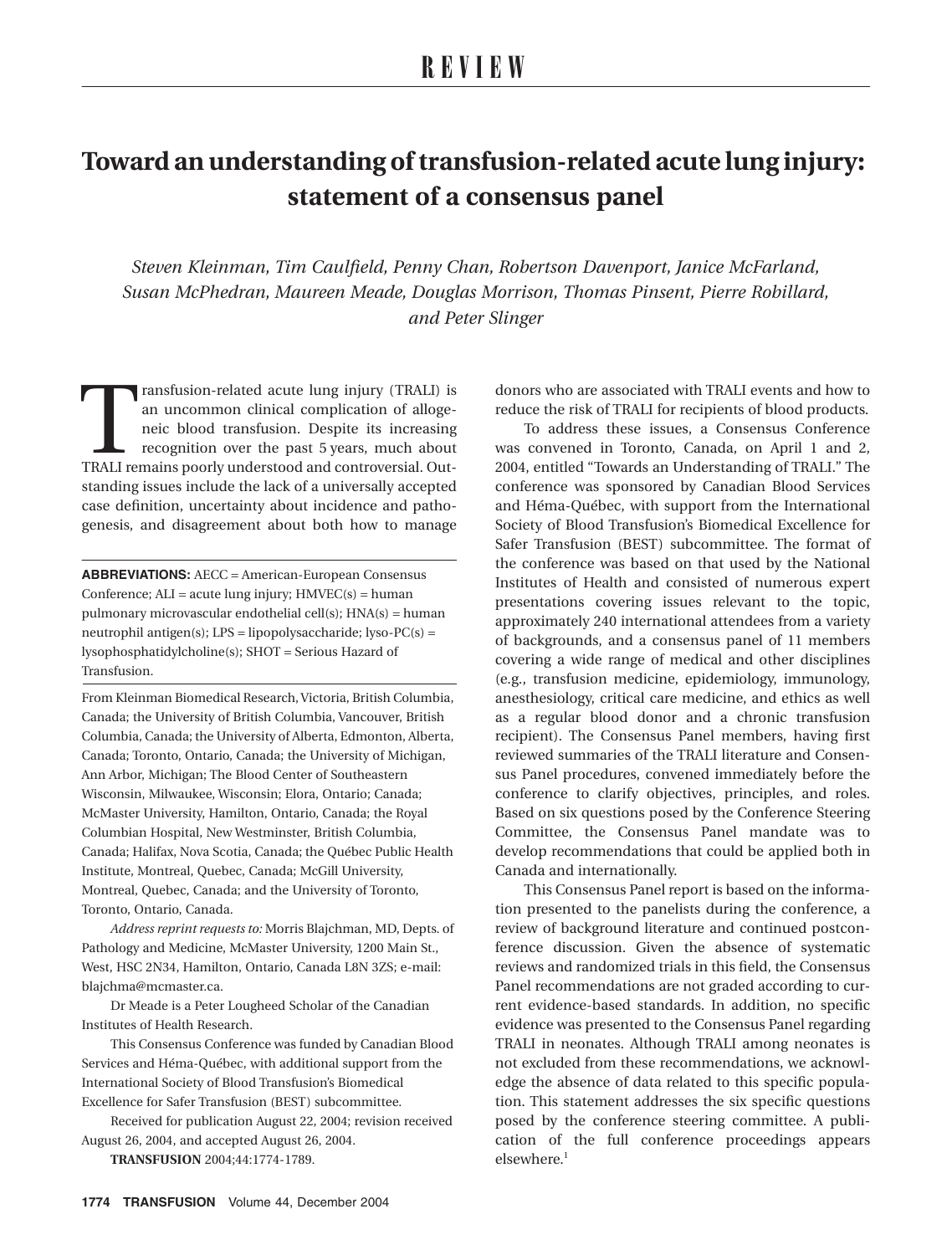#### Question:

**A variety of complications can be associated with transfusion. How should TRALI be defined and what processes should be implemented to develop objective criteria for use in the classification of TRALI reactions?**

An appropriate definition of TRALI could vary according to the setting and purpose. Patient care clinicians need an inclusive definition that will allow for a timely diagnosis in the face of patient comorbidities and the limitations of available testing. For investigators evaluating interventions for TRALI prevention or treatment, a firm diagnosis based on objective criteria is highly desirable. This definition should necessarily be more exclusive. For surveillance initiatives and epidemiologic studies, an exclusive definition would underestimate incidence rates whereas an overinclusive definition could overestimate incidence and could also overwhelm efforts to evaluate implicated donors, recipients, and transfused products.

Defining TRALI requires a balance of precision and pragmatism. In any setting, TRALI cases might be classified as "mild," "moderate," or "severe" depending on immediacy of onset, duration, and degree of patient disability. Classification along a spectrum of certainty could lead to definitions of "possible," "probable," or "definite" TRALI. Uncertainty will inevitably arise from the confounding effects of underlying respiratory or cardiac disease (e.g., congestive heart failure), coexisting risk factors for acute lung injury (ALI; e.g., sepsis or shock), and other pulmonary complications of transfusion (e.g., volume overload, allergic reaction).

## **FRAMEWORK**

In defining TRALI, the Consensus Panel decided on some guiding principles. We sought portability, aiming to address the needs and exigencies of all settings. We strived for international acceptance*,* building on features of TRALI where most experts can agree and incorporating central features of definitions in current use. We also sought for simplicity*,* avoiding distinct definitions for different subgroups and clinical settings.

TRALI is one of many subsets of ALI that share a common spectrum of clinical, physiologic, and radiologic abnormalities. The American-European Consensus Conference (AECC) definition of ALI, first described in 1992, is widely employed by the international pulmonary and critical care community.<sup>2</sup> We adapted a previous recommendation by a US National Heart, Lung, and Blood Institute Working Group on TRALI that based its TRALI definition (presented as part of this conference program) on the AECC ALI definition.<sup>1</sup>

# **DEFINITION**

The Consensus Panel recommends that TRALI be defined as a new episode of ALI that occurs during or within

6 hours of a completed transfusion, which is not temporally related to a competing etiology for ALI (Table 1). The diagnosis of TRALI is a clinical and radiographic diagnosis and is not dependent on the results of laboratory tests or any proposed pathophysiologic mechanisms. TRALI should currently be considered a clinical syndrome rather than a disease with a single etiology.

Consistent with the AECC definition for ALI, we have defined TRALI by its timing, presence of hypoxemia, and chest radiograph abnormalities and the absence of evidence of circulatory overload, caused either by transfusion or by preexisting cardiac conditions. Consistent with pulmonary edema, chest radiograph abnormalities should show bilateral infiltrates that may be patchy, diffuse, homogeneous, or asymmetric and suggestive of alveolar or interstitial disease. Clinical evidence of circulatory overload is defined as a pulmonary capillary wedge pressure of 18 mmHg or greater, when a pulmonary arterial catheter is present. Otherwise, in many situations where this measurement is unavailable, clinicians must draw on other signs (jugular venous pulsations, breath sounds, S3 gallop), symptoms (orthostatic dyspnea), and other data (central venous pressure), to assist in their assessment of circulatory overload. All of this is concordant with the AECC definition for ALI.2

The ALI criteria for the definition of hypoxemia have been expanded in the Consensus Panel definition of TRALI. For clinical investigations we recommend defining hypoxemia as a ratio of the partial pressure of oxygen to the fractional inspired oxygen concentration  $(PaO<sub>2</sub>/FiO<sub>2</sub>)$ of less than 300 mmHg<sup>2</sup> or as an oxygen saturation measured by pulse oximetry of less than 90 percent when a

| <b>TABLE 1. Recommended criteria for TRALI and</b><br>possible TRALI        |
|-----------------------------------------------------------------------------|
| 1. TRALI criteria                                                           |
| a. All                                                                      |
| i. Acute onset                                                              |
| Hypoxemia<br>ii.                                                            |
| Research setting:                                                           |
| $PaO_2/FiO_2 \leq 300$ ,                                                    |
| or $SpO2 < 90%$ on room air                                                 |
| Nonresearch setting:                                                        |
| $PaO2/FiO2 \le 300$                                                         |
| or $SpO2 < 90%$ on room air                                                 |
| or other clinical evidence of hypoxemia                                     |
| iii. Bilateral infiltrates on frontal chest radiograph                      |
| iv. No evidence of left atrial hypertension (i.e., circulatory<br>overload) |
| b. No preexisting ALI before transfusion                                    |
| c. During or within 6 hr of transfusion                                     |
| d. No temporal relationship to an alternative risk factor for ALI           |
| 2. Possible TRALI                                                           |
| a. All                                                                      |
| b. No preexisting ALI before transfusion                                    |
| c. During or within 6 hr of transfusion                                     |
| d. A clear temporal relationship to an alternative risk factor for<br>ALI   |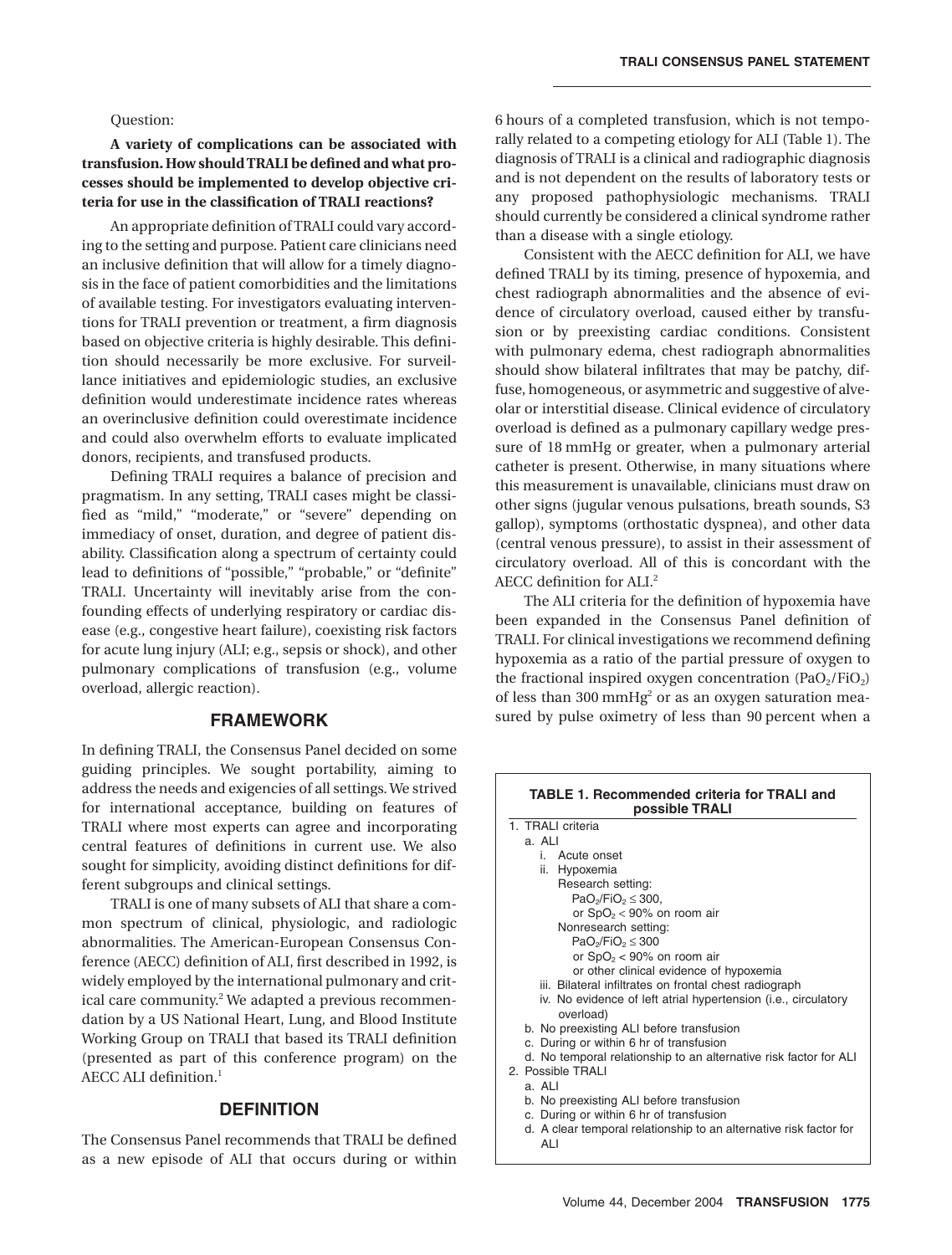| Direct lung injury                                                                        | Indirect lung injury                                                                                                                                                                                                                                                                                                                |
|-------------------------------------------------------------------------------------------|-------------------------------------------------------------------------------------------------------------------------------------------------------------------------------------------------------------------------------------------------------------------------------------------------------------------------------------|
| Aspiration                                                                                | Severe sepsis                                                                                                                                                                                                                                                                                                                       |
| Pneumonia                                                                                 | Shock                                                                                                                                                                                                                                                                                                                               |
| Toxic inhalation                                                                          | Multiple trauma                                                                                                                                                                                                                                                                                                                     |
| Lung contusion                                                                            | Burn injury                                                                                                                                                                                                                                                                                                                         |
| Near drowning                                                                             | Acute pancreatitis                                                                                                                                                                                                                                                                                                                  |
|                                                                                           | Cardiopulmonary bypass                                                                                                                                                                                                                                                                                                              |
|                                                                                           | Drug overdose                                                                                                                                                                                                                                                                                                                       |
| The incidence of ALI varies considerably among these<br>summarized recently. <sup>3</sup> | conditions and may be as high as 40 percent for intensive care<br>unit-related cases of septic shock and aspiration or as low as<br>2 percent for cases of cardiopulmonary bypass and intensive<br>care unit-related drug overdose. The incidence and mortality of<br>ALI in association with various defined risk factors has been |

patient is breathing room air. For the purpose of patient care and surveillance studies, however, when pulse oximetry measurements on room air may not be available, other clinical evidence of hypoxemia may suffice.

There are numerous clinical conditions in which ALI is known to occur independent of transfusion. (Table 2).<sup>3</sup> When ALI is *temporally* related to both transfusion and at least one other risk factor, the Consensus Panel recommends the use of the term "possible TRALI" rather than TRALI. The reasons for distinguishing TRALI from possible TRALI (i.e., those cases without another temporally related ALI risk factor from those cases with one) are multiple and include the uncertainty of the relationship of the ALI to the transfusion event in possible TRALI, the need to categorize such cases separately in surveillance systems to permit accurate comparisons across systems, the ability to selectively target research protocols to TRALI or possible TRALI cases, and the possible adoption of differing approaches to donor investigation in TRALI versus possible TRALI cases.

Importantly, the ALI risk factor of massive transfusion is not considered to be a predisposing condition that would require classification into possible TRALI and is not listed in Table 2. Provided that the onset of the clinical syndrome occurred within 6 hours of the last blood component transfused, a massively transfused patient with ALI symptoms would be considered a TRALI case, unless the patient had one or more conditions listed in Table 2.

The distinction between TRALI and possible TRALI is a subjective one, requiring a clinical assessment of the possible influence of the alternate ALI risk factor. Because of the subjectivity of such an assessment, the Consensus Panel recognizes the potential for a given case to be classified differently by different institutions and researchers. The Panel therefore urges that clear documentation concerning the time course of symptom evolution be provided for those cases in which there is an alternate ALI risk factor so that independent reviewers can also assess the

| TABLE 3. Clinical symptoms and/or events observed |
|---------------------------------------------------|
| in some TRALI cases                               |

Dyspnea Fever Hypotension **Tachypnea Tachycardia** Frothy endotracheal aspirate Mechanical ventilation required to support oxygenation Onset within 2 hr of transfusion

case. Factors that may provide suggestive evidence about whether a possible TRALI case was indeed caused by transfusion include the clinical course (TRALI is usually less severe and resolves more quickly than ALI owing to some other causes) and laboratory data that may be obtained as part of a TRALI case workup (see below). Until further knowledge is gained, however, the Panel suggests that the term possible TRALI for such cases be maintained for surveillance purposes. Detailed findings should be reported at scientific conferences and in the literature so that further scientific debate can ensue about when a case can be moved from a designation of possible TRALI to TRALI.

Table 3 outlines additional clinical signs and symptoms that have been frequently observed in TRALI cases but which lack appropriate specificity for inclusion in the definition of TRALI. These include dyspnea, tachycardia, hypotension unresponsive to fluid administration, and fever. Features of TRALI that are less clearly documented include hypertension, leukopenia, and hypocomplementemia.

# **STRENGTHS AND LIMITATIONS**

This definition for TRALI has a number of strengths. Based on an internationally accepted definition for ALI, and similar to other definitions of TRALI, this definition addresses the needs of varied settings and is relatively simple to employ. Moreover, the Consensus Panel deliberately avoided a classification scheme based on the pathophysiologic mechanisms of TRALI. Possible mild cases of TRALI are excluded (i.e., cases with some pulmonary symptoms that are not severe enough to meet the definition of TRALI) because no clear definition of such cases is yet available and because their inclusion would complicate tracking and comparison of TRALI cases in and between surveillance systems.

Under the proposed definition, cases in which circulatory overload is present are excluded as TRALI cases. The Panel recognizes that TRALI and circulatory overload can coexist, however, as has been well documented for ALI attributed to other causes.<sup>4</sup> It could be argued that such cases should be classified as possible TRALI so that they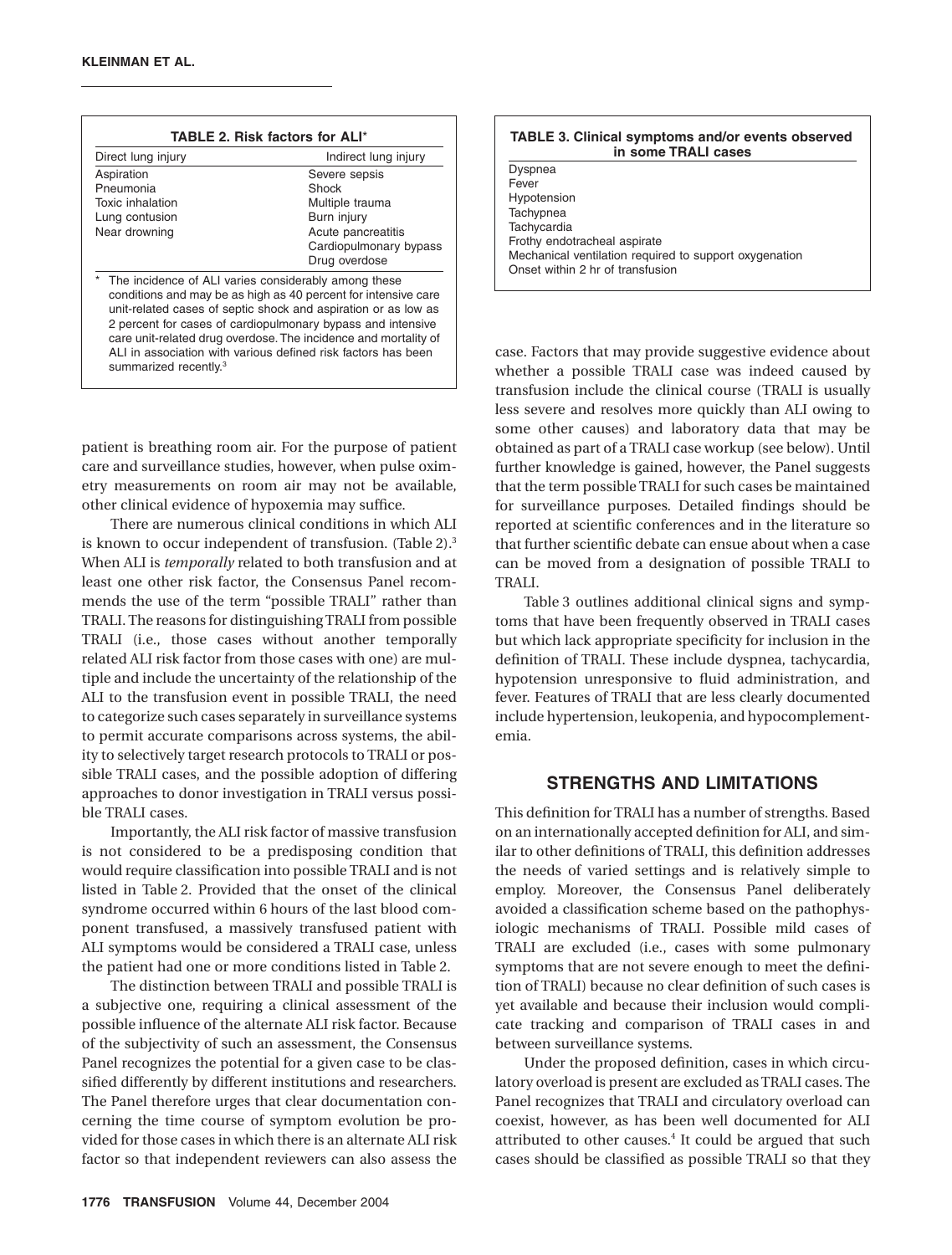are captured by surveillance systems and reported to blood centers for further workup. Although the Panel considered this possibility, it decided to exclude such cases from the possible TRALI category to be consistent with the 1994 AECC Consensus definition of ALI. Moreover, the Panel recognized that when TRALI coexists with circulatory overload, the latter, more transient condition might rapidly resolve with appropriate therapy (e.g., diuresis). At that time, if the TRALI persists, a diagnosis of TRALI may be made in hindsight and appropriately investigated. Of course, mild and self-limited TRALI cases in the setting of circulatory overload will be missed with this approach.

This definition also excludes a diagnosis of TRALI in a patient with preexisting ALI who subsequently receives a transfusion and whose ALI then worsens. Such cases are excluded because of the absence of a method to establish a causative link between the patient's clinical course and the transfusion.

The six-hour time limit for symptoms occurring following transfusion is consistent with most definitions that are currently in use. Moreover, data presented at this conference from the Serious Hazard of Transfusion (SHOT) surveillance system in the UK indicate that such a time limit will capture the large majority of TRALI cases. By use of a 24-hour posttransfusion time frame, SHOT reported that only 9 percent of suspected TRALI cases had symptoms that began more than 6 hours after transfusion.<sup>1</sup>

Finally, this definition of TRALI carries those limitations inherent to the AECC definition of ALI, most notably the subjectivity of volume status assessments and chest radiograph findings, $4,5$  and the influence of positive endexpiratory pressure on measurements of  $PaO<sub>2</sub>$ -to-FiO<sub>2</sub> ratio.

# **FURTHER DEVELOPMENT**

It is hoped that this proposed definition can be used as a starting point to arrive at an international consensus definition of TRALI and possible TRALI. Efforts are under way in this regard. These definitions should be expected to evolve as additional data are accumulated from improved TRALI surveillance, epidemiologic studies, systematic pathologic evaluations, and research into pathogenesis.

Question:

**The magnitude of the risk of TRALI is unknown at this time. What processes should be implemented to better define the magnitude of the TRALI risk?**

# **INCIDENCE OF TRALI**

The Panel agreed that the incidence of TRALI has not been well established. As seen in Table 4, incidence rates in the literature and in presentations made at the Consensus Conference vary widely<sup>1</sup> ranging from 1 in  $432^6$  to 1 in  $88,000^7$  per unit of platelets (PLTs), 1 in  $8,000^8$  to 1 in

|                                            |              |                                                       |          | Whole      | Apheresis        |                  |             |             |
|--------------------------------------------|--------------|-------------------------------------------------------|----------|------------|------------------|------------------|-------------|-------------|
| Author (country)                           | Study period | Type of study                                         | î⊢<br>F  | blood-PLTs | PLT <sub>S</sub> | Cryo-precipitate | <b>RBCs</b> |             |
| Silliman <sup>6</sup> (Canadian patients)  | 1991-1995    | nanced surveillance, hospital<br>오                    | 1:19,411 | 1:432      | 1:1.224          |                  | 1:4,410     | 1:1,120     |
| Popovsky <sup>9</sup> (US)                 | Mid-1980s    | nanced surveillance, hospital<br>띻                    |          |            |                  |                  |             | $-1:5,000$  |
| Kopko <sup>10</sup> (USA)                  | 2001-2003    | okback investigation, blood<br>center, hospitals<br>ă |          |            |                  |                  |             | $-1:25,000$ |
| Quebec Hemovigilance (Canada) <sup>1</sup> | 2000-2003    | Passive surveillance, regional                        | 1:61,006 | 1:9,306    |                  | 1:25,073         | 1:58,279    |             |
| SHOT <sup>7</sup> (UK)                     | 1996-2002    | Passive surveillance, national                        | 1:74,000 | see note   | see note         | 1:500,000        | 1:557,000   |             |
| Wallis <sup>8</sup> (UK)                   | 1991-2002    | Case reports, hospital                                | 1:7,896  |            |                  |                  |             |             |
| Silliman <sup>12</sup> (US)                | Early 1990s  | Retrospective study, hospital                         |          |            |                  |                  |             | 1:2,000     |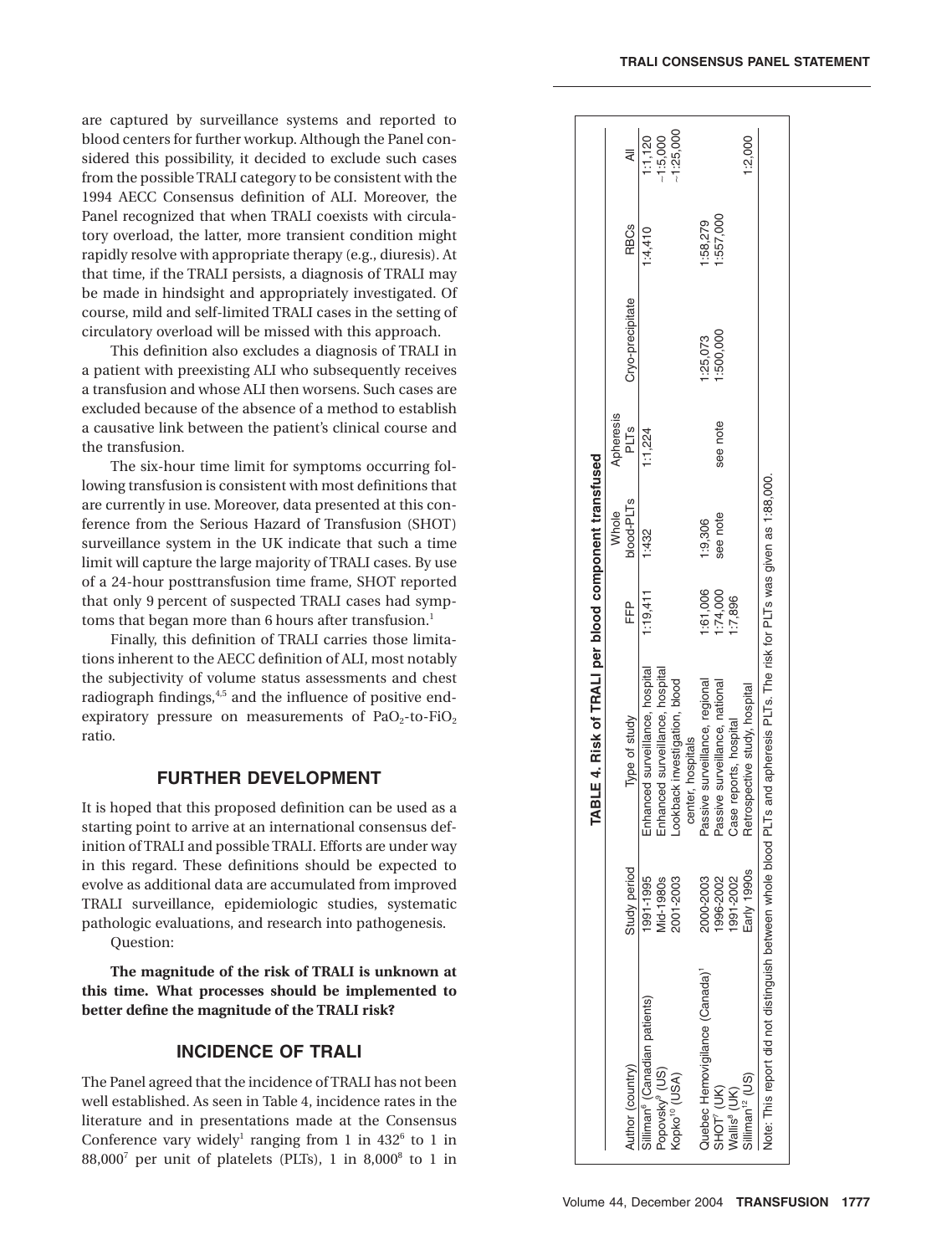74,000<sup>7</sup> per unit of PLTs, and 1 in 4,000<sup>6</sup> to 1 in 557,000<sup>7</sup> per unit of red blood cells (RBCs).

The rates presented in Table 4 must be regarded with caution for three major reasons. First, the definition used for TRALI differed between studies. Some studies required that antibodies to human neutrophil antigen (anti-HNA) or anti-HLA antibodies be identified in the donor and that a positive cross-match with the recipient be demonstrated,<sup>9</sup> whereas others used only clinical criteria.<sup>8</sup> Although most studies required signs and symptoms to appear within 6 hours of transfusion, $9$  one study chose 4 hours<sup>8</sup> and another chose 24 hours.<sup>7</sup> Second, the methods of surveillance differed; studies that involved active case investigation $6.9$  reported higher rates than passive surveillance systems.<sup>7</sup> Third, the method of tabulating the denominator data of products transfused also varied across studies. Some studies used the number of products issued by blood centers, $7,10$  whereas others used either a rough estimate $6,9$  or the precise numbers of products transfused in the institutions where the study took place. (P. Robillard, personal communication).

Data on the severity and outcomes of TRALI are also limited. A mortality rate of 5 to 10 percent is commonly quoted, based primarily on the results of a single study.<sup>9</sup> Higher and lower rates have also been reported, however.

# **METHODS TO IMPROVE KNOWLEDGE ON TRALI INCIDENCE**

Accurate determination of incidence from various types of blood components is important because componentspecific TRALI incidence may influence the decision to adopt certain preventative measures. In the future, two methods could be used to obtain data on TRALI incidence: surveillance systems and incidence studies.

To improve our knowledge of the incidence of TRALI, some prerequisites must be met. First, a standard definition of TRALI is needed so that comparison of cases across studies is valid. Because of the potential for factors other than transfusion to cause ALI in patients with severe clinical illness, the Consensus Panel encourages the classification of reactions into TRALI and possible TRALI and the recording of such cases independently in surveillance systems. Second, good denominator data is needed to calculate incidence rates. Theoretically, rates can be calculated based either on the number of recipients or on the number of products transfused. The Panel believes that both approaches to calculating TRALI incidence are useful and encourage investigators to report TRALI incidence in both ways when possible.

In the routine operational setting, it is usually easier to obtain data on number of products transfused compared to number of recipients transfused. If a productbased denominator is used, it should be based on the number of products by component type transfused (not

issued) in a given period of time in a given setting where the TRALI cases are studied (hospital, hospital network, province or state, country). The use of surrogate measurements (e.g., products issued) might lead to false international comparisons given that the transfusion practice and the issuance of blood vary substantially between countries. The use of products transfused, however, poses a classification problem in patients receiving blood components in that it may not always be possible to determine which type of blood product caused the TRALI episode. If recipient-based denominator data are collected, these data will be maximally useful if patients can be tabulated by the type of blood product received (e.g., RBCs vs. PLTs vs. FFP). Because patients often receive more than one type of blood product, however, it may be difficult to get accurate numbers of recipients in each product category.

## **General surveillance systems**

There are several surveillance systems for adverse transfusion reactions in existence throughout the world.<sup>11</sup> Interesting data on TRALI have been gathered through one of these systems, the SHOT system in the UK. Such systems rely on passive reporting of adverse transfusion reactions and are therefore subject to underreporting. With respect to TRALI, reasons for underreporting include the underrecognition of the syndrome by those who transfuse the products as well as the lack of reporting of these clinical events (and other adverse transfusion reactions) to the transfusion service (and subsequently to the blood center) for appropriate investigation.

The Consensus Panel recommends that the TRALI definition provided in this statement be adopted by existing surveillance systems such as the Transfusion-Transmitted Injury Surveillance System in Canada. The TRALI definition should be given to all clinicians and nurses who transfuse patients. Strategies for the appropriate dissemination of information on TRALI, such as active in-service training for nurses and residents and publications in prominent medical journals, should be adopted so that the syndrome is better recognized and reported. In addition, transfusion service personnel should work with nurses, anesthesiologists, and other physicians to heighten awareness of TRALI at their institutions and to improve surveillance.

### **Reporting of TRALI cases**

Standardized reporting mechanisms should be adopted within countries (and ideally internationally) to ensure comparability of data. Denominator data on products transfused should be collected by all surveillance systems.

Appropriate infrastructure should be provided to surveillance systems to ensure that training is provided and that adverse transfusion reactions, including TRALI, are appropriately investigated and reported. Some institu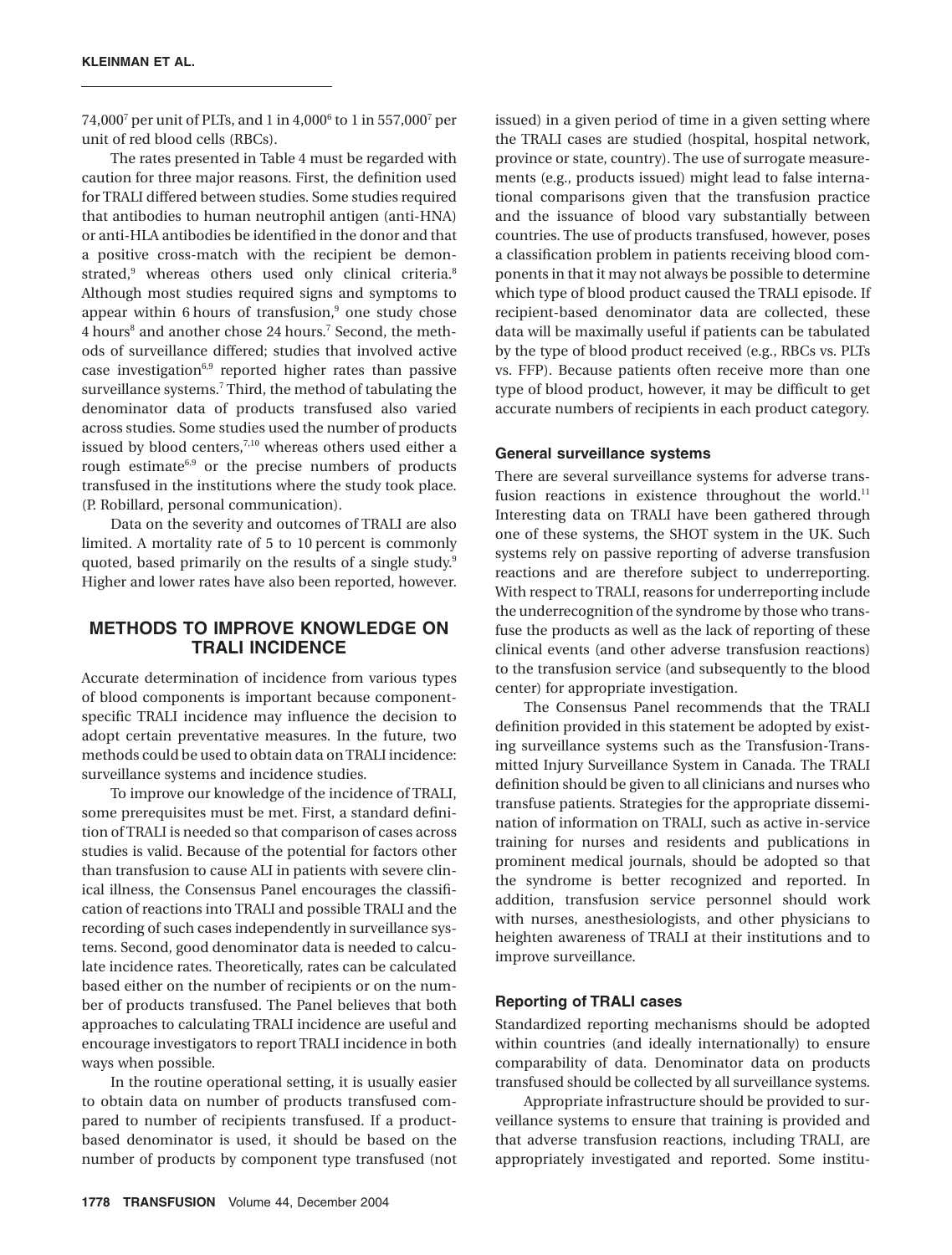tions have transfusion safety officers to accomplish those tasks.

### **Enhanced surveillance strategies**

In some institutions with high transfusion volume, TRALIspecific enhanced surveillance strategies in designated services (like intensive care units) could be implemented. This would require special training of the personnel working in that unit to recognize, report, and investigate all suspected TRALI and possible TRALI cases. Ideally funds should be made available to encourage the formation of networks that would adopt such strategies. This mechanism would allow more precise estimates of the incidence of TRALI.

These sentinel sites could also provide valuable information on the extent of underreporting of TRALI in general surveillance systems. Another strategy to estimate underreporting would be to conduct lookback investigations on recipients of donors implicated in a TRALI case. This strategy is time-consuming and would best be considered a research activity.

#### **TRALI incidence studies**

The best method to determine TRALI incidence accurately would be to closely monitor all transfusions for the appearance of clinical signs and symptoms related to TRALI and to ensure that appropriate recipient investigations (e.g., chest X-rays, hypoxemia measurements) are conducted to confirm the diagnosis. Given that TRALI is of low frequency, this is clearly a research strategy that would have to be multicenter in nature and would require substantial funding.

Question:

# **What are the potential pathophysiologic mechanisms leading to TRALI and what research questions should be explored to investigate the mechanism(s) leading to TRALI?**

There are two proposed pathophysiologic mechanisms for TRALI: the antibody hypothesis and the neutrophil priming hypothesis.<sup>10,12,13</sup> Clinical and experimental observations support each of these mechanisms. In addition, several more speculative mechanisms have been proposed, including direct injury to pulmonary endothelium, immune complex formation with complement activation, and cytokine network activation. All proposed mechanisms lead to a final common pathway of increased pulmonary capillary permeability, resulting in pulmonary edema.<sup>13</sup>

The antibody hypothesis states that an antigen–antibody reaction triggers a series of events leading to TRALI. Most often, the causative blood component contains antibodies against recipient white blood cell (WBC) antigens. More rarely (e.g., in approx. 10 percent of those cases that occur through the antigen–antibody mechanism), the antibody is present in the recipient and reacts with antigens on transfused donor WBCs. Antibodies may be HLA Class I or HLA Class II or directed against HNAs. It is possible that transfused HLA antibodies may directly activate or injure pulmonary endothelial cells. In experimental animal models, however, transfused antibodies work through a different mechanism, by binding to circulating WBCs, particularly neutrophils, causing cellular activation. Activated neutrophils, and possibly other WBCs, lodge in pulmonary capillaries either through cellular adhesive mechanisms or by physical trapping of WBC agglutinates. Such activated neutrophils release vasoactive substances, such as leukotrienes, or cytotoxic substances such as reactive oxygen metabolites. These mediators cause pulmonary endothelial leakage or damage with consequent pulmonary edema.

Evidence supporting the antibody hypothesis comes from many TRALI cases in which HLA or HNA antibodies have been demonstrated either in a transfused blood component or in the serum of an implicated blood donor. In many, but not all, such cases (approx. 40 in the literature), the corresponding antigen has been demonstrated in the recipient (or a positive cross-match between donor serum or plasma and recipient neutrophils has been demonstrated). $1,10$  In two lookback investigations, previous donations from one donor with HLA and one donor with HNA antibodies whose blood components were found to have caused TRALI in an index recipient were found to have caused TRALI in previous recipients; $14,15$  however, another lookback investigation reported entirely negative results in six investigated donors.<sup>16</sup> Although many HLA Class I and Class II specificities have been associated with TRALI, it is not clear from the present data whether there are particular HLA specificities that are more likely to cause TRALI. Case reports have associated each of the five currently identified HNA specificities with TRALI.<sup>17</sup> Anti-HNA-3a (formerly called anti-granulocyte 5b) has been implicated in several severe cases of TRALI, including several fatalities, indicating that this specificity may be particularly pathogenic for TRALI.<sup>13,18</sup>

One randomized controlled clinical trial provides some limited evidence in support of the antibody hypothesis.<sup>19</sup> Subjects (n = 105) received 1 unit of multiparous donor plasma (history of three or more pregnancies) and 1 unit of control plasma in random order separated by at least a 4-hour interval. Notably, many patients had a risk factor for ALI including pneumonia, sepsis, multiple trauma, and pancreatitis. There was a small but significant decrease in PaO<sub>2</sub>-to-FiO<sub>2</sub> ratio associated with transfusion of multiparous plasma (before,  $253.5 \pm 96.0$  mmHg; after,  $233.3 \pm 98.3$  mmHg) that was not observed with control plasma. Five patients had clinical reactions, one of which was evidently TRALI. The implicated unit in this case was from a multiparous donor and contained immunoglobu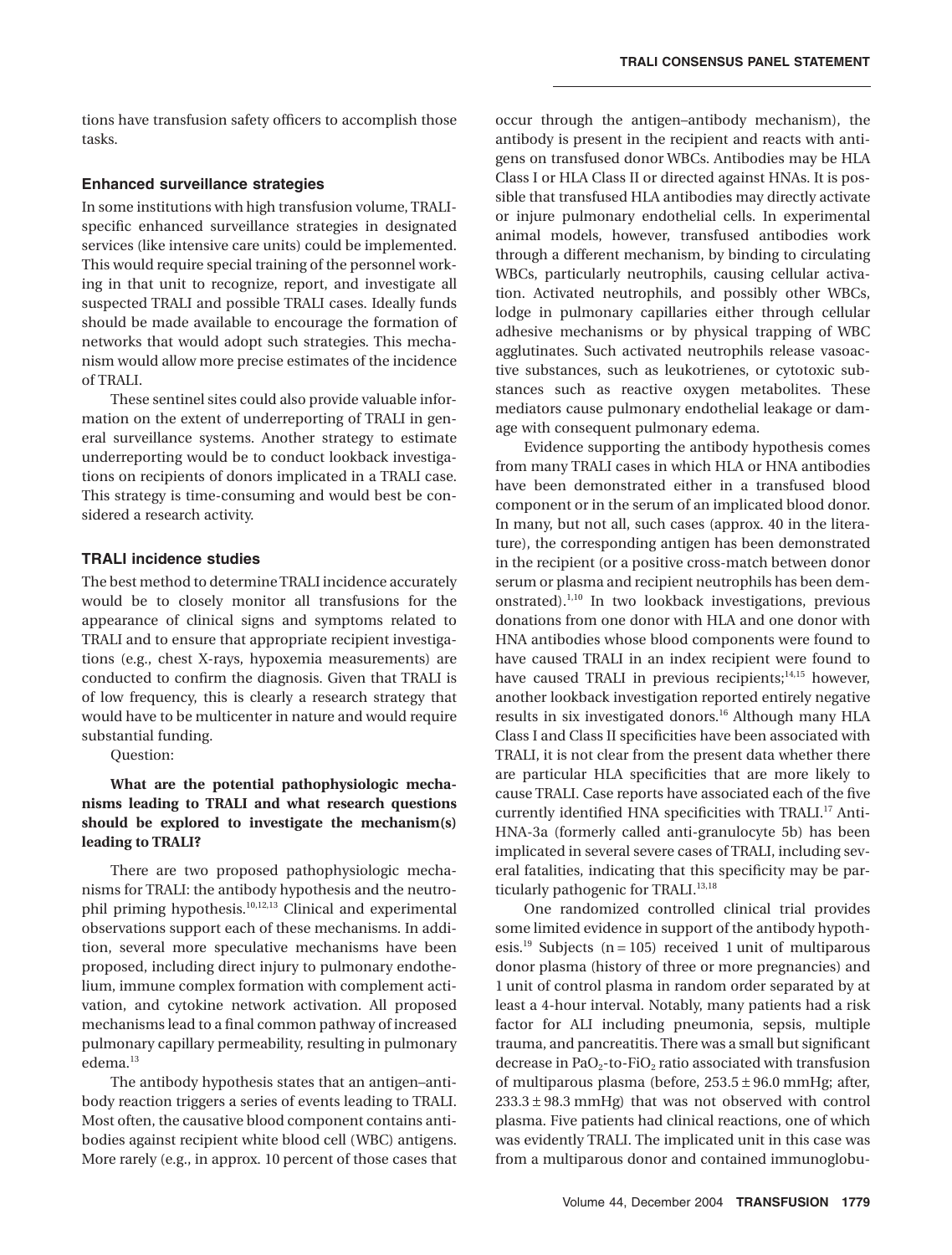lin G (IgG) neutrophil antibodies; however, a cross-match with the recipient's neutrophils was negative. This study suggests that transfusion of plasma from multiparous donors (presumably containing WBC antibodies) may have a mild deleterious effect on pulmonary function in the critically ill patient. Whether this effect is due to the transfusion of antibodies and whether such plasma carries an increased risk of causing clinical TRALI remains to be proven in larger prospective studies.

Experimental evidence in support of the antibody hypothesis comes from several animal models.<sup>13</sup> In a mouse model, BALB/c mice  $(H-2 K^d D^d)$  were injected intravenously with monoclonal anti-H-2  $K^{d}D^{d,20}$  This resulted in rapid hypothermia, increase in lung water, and hemoconcentration compared to animals injected with nonspecific control antibody or H-2  $\rm K^kD^k$  animals injected with anti-H-2 K<sup>d</sup>D<sup>d</sup>. Whole-animal spirometry indicated that a pulmonary response similar to dyspnea accompanied this reaction. Lung histology showed pulmonary edema and intravascular neutrophil accumulation, similar to descriptions of TRALI in autopsy cases. Depletion of neutrophils substantially reduced reactions caused by antibody injection, as did inhibition of the neutrophil IgG receptor FcγRIII.

A second experimental model supporting the antibody hypothesis is an ex vivo model.<sup>21</sup> Rat lungs were ventilated, perfused with physiologic buffer, and excised. In this method, ventilation and perfusion pressures were controlled. Human neutrophils were introduced into the perfusion circuit and subsequently monoclonal anti-HNA-2a or control antibody was added to the perfusate. Capillary permeability and lung weight increased after addition of neutrophils (>70% HNA-2a-positive) and anti-HNA-2a, but not with control antibody. The response was blunted when less than 30 percent HNA-2a-positive neutrophils were used. The onset of these events was accelerated by the addition of the neutrophil activator formyl-methionyl-leucyl-phenylalanine. Lung histology showed pulmonary edema and neutrophil accumulation.

Evidence that the antibody hypothesis may not be sufficient to explain all cases of TRALI comes from several sets of observations. All reported case series include cases in which neither HLA nor HNA antibodies could be demonstrated in any donor or in the recipient. WBC antibodies, particularly HLA Class I antibodies, are far more common in transfused blood components than is TRALI in recipients of these components. Lookback studies of implicated donors (e.g., donors who had a detectable antibody to an antigen specificity present in the TRALI patient) have found fewer cases of TRALI than would be expected from the known antigen frequencies in the recipient population.<sup>14-16</sup> In summary, not all cases of TRALI are associated with donor HLA or HNA antibodies and not all transfusions of components from donors with HLA or HNA antibodies cause TRALI.

The two-event hypothesis for TRALI (also termed the neutrophil priming hypothesis) states that TRALI is the result of two independent events.<sup>12</sup> The first event causes neutrophils to be primed, but not activated (first hit), and the second event causes activation of primed neutrophils (second hit). In the clinical setting, one of the events is caused by the patient's underlying clinical condition (infection, surgery, inflammation) whereas the other event is a consequence of transfusion.<sup>12,22</sup> Specifically, neutrophil priming or activation may occur with the infusion of substances in the plasma of the transfused product; these may be antibodies (via antigen–antibody reactions) or other biologically active substances (e.g., biologically active lipids) that accumulate in the blood product.

Support for the neutrophil priming hypothesis comes from the investigation of TRALI cases in which WBC antibodies could not be demonstrated. The largest series of such cases involved 90 TRALI events in 81 patients.<sup>6</sup> PLT concentrates or RBCs were judged to be the causative component in all but one of these cases. Of 28 cases investigated for antibodies, HLA or HNA antibodies were found in only 7 (7 positive donors in 104 tested donors). Elevated neutrophil priming activity was detected in implicated PLT concentrates when assayed by measurement of superoxide anion production of normal neutrophils. Elevated neutrophil priming activity was also found in the postreaction plasma samples of TRALI patients compared to prereaction plasma samples  $(n = 34)$ , but no such difference was found in control patients  $(n = 10)$ . Extraction of plasma from implicated PLT concentrates  $(n = 6)$  and TRALI patient plasma  $(n = 6)$  localized the neutrophil priming activity to lysophosphatidylcholines (lyso-PCs) and neutral lipids.

Experimental evidence in support of the neutrophil priming hypothesis comes from two models. In an ex vivo model, rats were treated with lipopolysaccharide (LPS) or saline control before the lungs were isolated, ventilated, and perfused.<sup>22,23</sup> After LPS treatment and perfusion with the supernatant of 42-day stored RBCs, there was increased pulmonary artery pressure and lung edema. Histology showed edema and intravascular neutrophil accumulation. These did not occur with saline treatment or with perfusion with supernatant from fresh RBCs. Lipid extracts of 42-day stored RBCs or purified lyso-PCs also produced injury in LPS-treated lungs.<sup>23</sup> Treatment of animals with a calcium channel blocker or a PLT-activating factor receptor blocker prevented lung injury. More recently, similar results have been obtained with 5-day stored PLTs but not with Day 0 PLTs.<sup>22</sup>

A second experimental model involved the culture of human pulmonary microvascular endothelial cells (HMVECs) and exposure to activated neutrophils.<sup>24</sup> HMVECs were activated with LPS and exposed to neutrophils before addition of neutrophil-activating lyso-PC. Killing of HMVECs was observed and was dependent on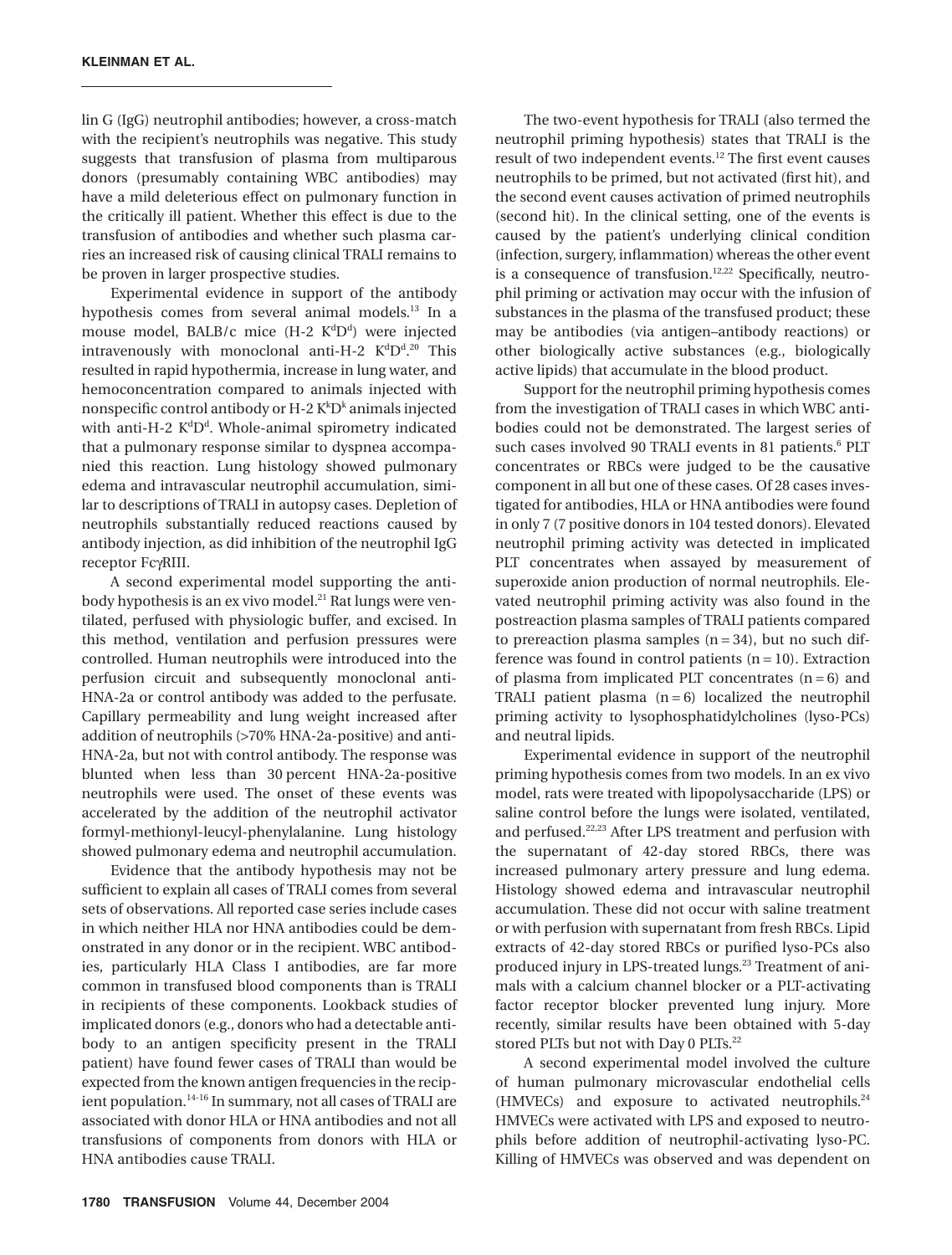LPS treatment and the dose of lyso-PC. Blocking antibodies to the endothelial cell adhesion molecule ICAM-1 or the neutrophil receptor CD18 inhibited HMVEC killing. HMVEC killing could also be reduced by the addition of neutralizing antibodies to the chemokines ENA-78, GRO- $\alpha$ , and interleukin (IL)-8. This model suggested that TRALI can result from a sequence of events involving endothelial activation (first hit), adhesion of neutrophils, and activation of adherent neutrophils (second hit).

The observed neutrophil dependence of experimental TRALI models has led to the hypothesis that neutrophil activation is a required intermediate event in the causation of ALI. Evidence that neutrophil priming and/or activation may not occur in all TRALI cases, however, comes from several sources. First, many cases of TRALI have occurred following the transfusion of FFP, in which elevated neutrophil priming activity has not been demonstrated.17 Second, there are case reports of TRALI in severely neutropenic patients (absolute neutrophil count of <500). (L. Williamson, personal communication). Third, a report of unilateral TRALI occurring in a transplanted lung suggests that endothelial cell HLA antigens, not neutrophil antigens, can be the target of transfused antibodies.<sup>25</sup> Finally, it is unknown whether TRALI cases caused by HLA Class II antibodies occur through a neutrophil-mediated mechanism;26 HLA Class II antigens are not expressed on resting neutrophils and there is controversy over whether such antigens are expressed on cytokine-activated neutrophils.

Other possible mechanisms for TRALI have been suggested, but these are not supported by clinical and experi-

mental evidence. Monocyte antibodies and/or monocyte activation have been identified in some TRALI cases.<sup>27</sup> Cytokines or other yet to be identified biologic response modifiers that are present in blood components and which may increase with blood component storage may directly or indirectly activate or injure pulmonary endothelium. One possible candidate for this latter mechanism is IL-8, which has been shown to directly increase permeability of cultured endothelial cell monolayers.<sup>28</sup> A summary of our current understanding of TRALI pathogenesis is presented in Fig. 1.

The existing theories and evidence on the pathophysiology of TRALI leave a number of unanswered questions that require further research.

Question:

**What options are available for managing donors implicated in TRALI reactions?**

# **APPROACHES TO DONOR MANAGEMENT**

The Panel was presented with multiple approaches to donor management by the conference speakers. The Panel notes that donor management in TRALI is a complex issue with many decision points depending on the extent of the workup that is completed and the findings that are generated. Because of these factors, the Panel was not able to reach consensus on all aspects of this question. Instead, the Panel has attempted to delineate the issues logically and to indicate some of the critical decision points.

The Panel has defined a donor as *associated* with a TRALI reaction if one of his or her blood components was transfused during the 6 hours preceding the first clinical manifestation of TRALI. The Panel has defined an associated donor as *implicated* in TRALI if antibodies to an HLA Class I or II antigen HNA with specificity against an antigen present on the recipient's WBCs are detected.

The Panel discussed several approaches to donor management. The first approach was to take a uniform action for all donors associated with a case without performing any laboratory testing to identify an implicated donor. Possible actions would include deferring these donors from all future donation or restricting them to whole-blood donation with washed RBCs as their only allowable transfusable component. Another possible action would be to allow such associated donors to continue to donate but to place a flag in the donor record so that the donor would be deferred if subsequently associ-



**Fig. 1. Postulated pathophysiologic mechanisms of TRALI. The lightface arrows represent possible alternate pathways for neutrophil priming and activation in the twoevent model.**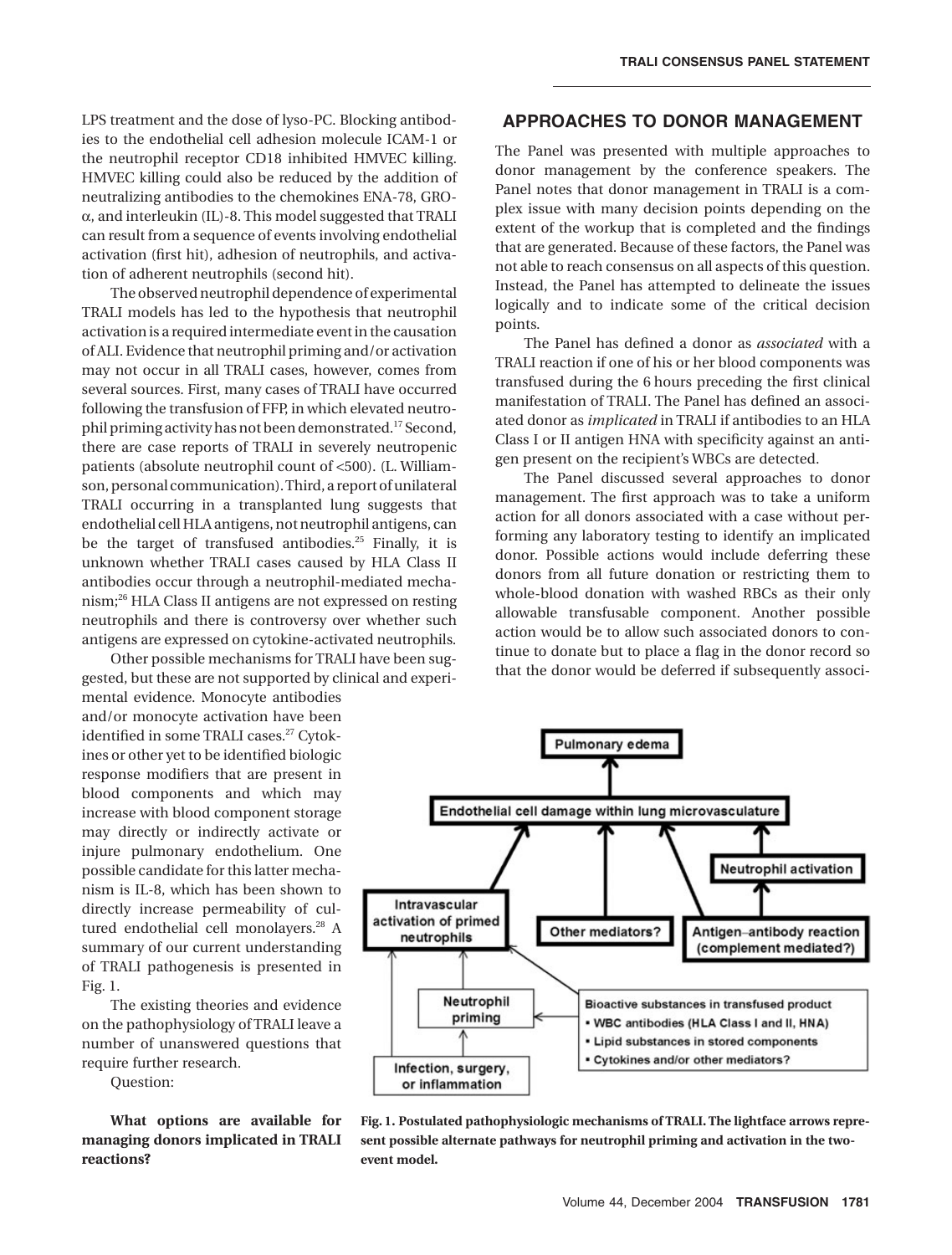ated with another TRALI case. It was noted that there were two problems with this donor record flagging approach. The first problem was that this might result in a subsequent case of TRALI that might have been preventable if more stringent donor management approach had been adopted. The second problem is based on a possible interpretation of Canadian informed consent requirements for recipients. In Canada, the informed consent process requires health-care providers to tell a patient about anything a reasonable person in the patient's position would want to know.<sup>29</sup> One possible interpretation of this requirement is that a recipient of a blood product from a "flagged" donor must be informed of the fact that the donor has been associated with a previous TRALI event. From a public trust perspective, this interpretation of consent law seems appropriate. Thus, if this interpretation is correct, then donor flagging would not be practical to implement.

With regard to TRALI cases, the Consensus Panel did not endorse either variation of the above approach. The Panel favored a more targeted approach to donor management based on the laboratory workup of *associated* donors to identify the implicated donor whose component was etiologic for the TRALI reaction. The purpose of identifying an *implicated* donor is to prevent the transfusion of future plasma containing donations from this donor, thereby possibly preventing TRALI in future recipients, and to avoid the unnecessary deferral of associated donors who are not implicated.

In the past, there have been at least two other reasons to perform laboratory workups in TRALI cases. First, some investigators have required positive serologic findings to designate a case as TRALI. Based on the Panel's proposed definition of TRALI, such positive laboratory findings are not necessary to make the diagnosis. Second, donor, product, and recipient laboratory testing have been important in elucidating the pathophysiology of TRALI. The Panel sees this as a highly desirable research goal, but not directly related to the question of donor management.

With regard to possible TRALI cases, the Consensus Panel believes that each blood collecting agency must decide if laboratory case investigation and donor management will be handled in the same fashion as for TRALI cases or if less stringent or otherwise different protocols should be adopted. The Panel notes that from a research rather than an operational perspective, it would be important to perform such investigations.

A flow chart detailing the steps involved in deciding to initiate and in performing a laboratory workup is presented in Fig. 2.



*Laboratory investigations:*

Obtain recipient specimen from hospital:

- Type for HLA Class I and Class II antigens (or procure information from patient record) and possibly for neutrophil antigens and/or use for performance of cross-match with donor specimens
- Obtain donor specimens either from blood component residual volume or from recall of donors (all donors or sequential testing algorithm)
	- Test donor specimens for HLA Class I, HLA Class II, and HNA antibodies
		- If HLA antibody identified, type for specificity
		- If HNA antibody identified, type for specificity if possible

**Fig. 2. Decision points for laboratory investigation of donors associated with a reported case of TRALI or possible TRALI.**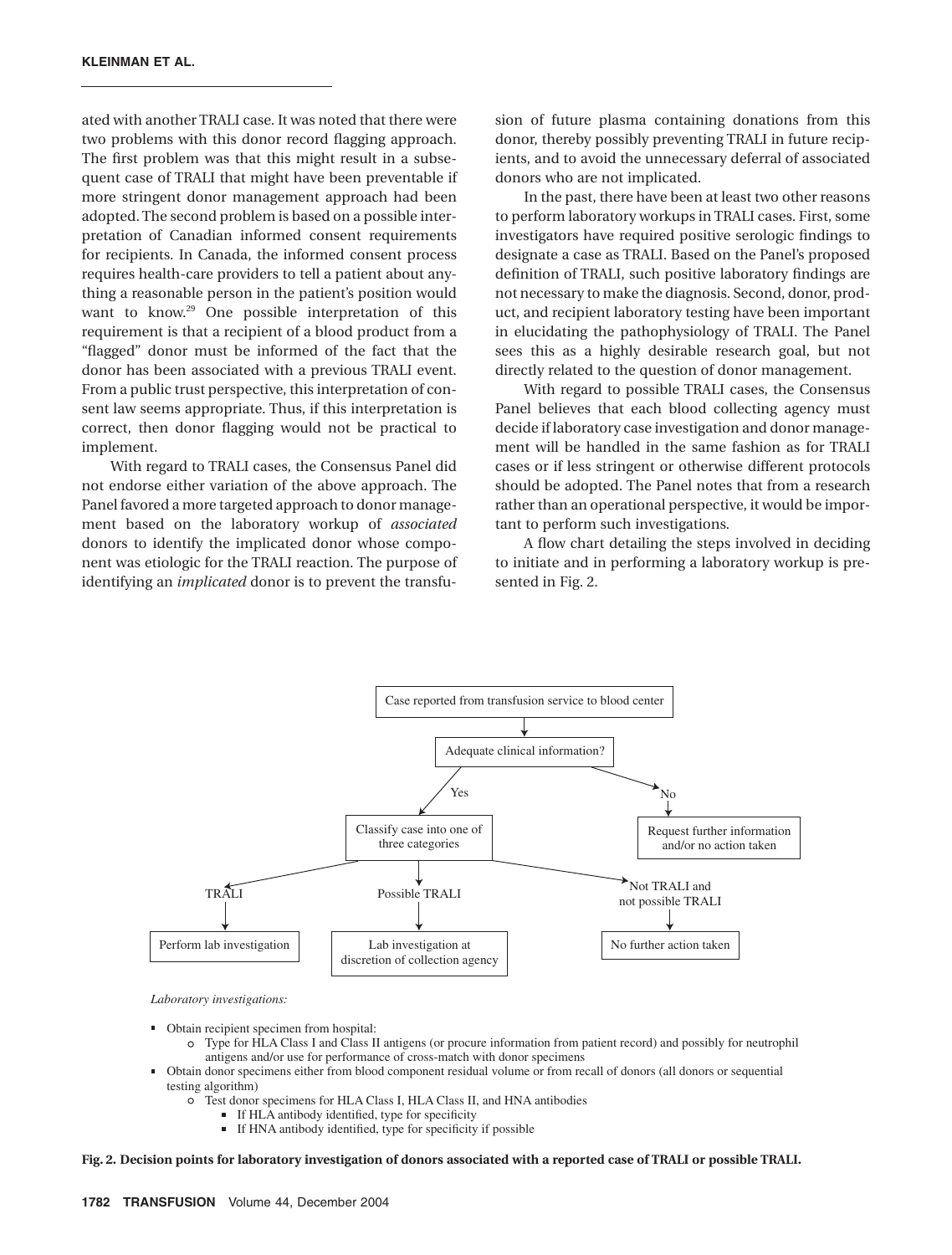## **LABORATORY WORKUP**

## **Prerequisites for performing a laboratory workup**

A laboratory workup of a TRALI case is expensive and may require considerable effort by the blood center to contact associated blood donors to obtain necessary blood specimens. Furthermore, donors may experience anxiety and/ or concern that their blood donation may have resulted in harm to a recipient. For these reasons, the Panel has concluded that before a blood center initiates a TRALI donor case investigation, the transfusing institution has the obligation of providing complete information on the TRALI case to the blood center. Information to be provided includes sufficient clinical data to confirm the TRALI diagnosis and to exclude other causes of ALI as well as the results of any laboratory tests performed to rule out other transfusion reactions (e.g., acute hemolytic transfusion reactions, sepsis). Data as to the storage age of the transfused components are also important for evaluating the neutrophil priming hypothesis of TRALI pathogenesis.

## **Antibody and antigen testing**

A complete case workup for the antibody etiology of TRALI requires both donor and recipient specimens. Donor samples should be tested for HLA Class I and II antibodies and for HNA-specific antibodies. There are now enough TRALI cases in which donors with HLA Class II antibodies have been implicated to make HLA Class II antibody testing a mandatory part of the workup.<sup>27</sup> If initial HLA Class I or II reactivity is identified, testing for the specificity of the HLA antibodies is required. If HNA antibodies are detected, ideally their specificity should also be determined. The Consensus Panel is aware, however, that the laboratory capability for determining HNA antibody specificity is more limited than for HLA antibodies.

There are two possible sources of donor specimens: residual volume from transfused components or fresh specimens obtained from recalling donors. It is likely that residual volume will not be available for all associated components. Furthermore, the Panel was not provided with any information to assess the adequacy of residual volume specimens for further antibody testing. (One speaker noted that archived samples have been associated with a high false-positive rate in neutrophil serology.) The Panel concludes that recall of donors will be necessary to complete many case evaluations.

A donor can be regarded as *implicated* in TRALI only if found to have antibodies to an HLA Class I or II antigen or HNA and either that antibody has specificity for an antigen present on the recipient's WBCs or there is a positive reaction demonstrated between donor serum and recipient WBCs (i.e., a positive cross-match). Therefore, a workup either requires the determination of the HLA type of the recipient, the neutrophil type of the recipient, or a

cross-match between donor serum and patient cells. A recipient blood specimen containing adequate cells for cross-matching and/or for HLA and/or neutrophil typing should be obtained, as soon as possible after the TRALI episode by the transfusing facility and sent to the blood center. In some cases, depending on the patient's diagnosis, recipient HLA typing data may be available in hospital records.

Owing to the expense of donor testing and the logistics of recontacting donors, the question arises as to whether all donors associated with a TRALI case need to be investigated. The Panel notes that several speakers presented protocols for testing donors sequentially and discontinuing donor testing once a single implicated donor had been identified.<sup>1</sup> Examples of such protocols include beginning testing with donors whose components were administered closest to the onset of TRALI; donors of plasma, PLTs, cryoprecipitate, and RBCs, in that order; and multiparous female donors, other female donors, and then male donors. The Consensus Panel agreed that either a simultaneous investigation of all donors or a sequential approach to donor investigations would be reasonable but was not able to evaluate which of the sequential testing approaches would be preferable.

The specific approach to investigating donors could vary depending on the number of donors associated with a given case. The Panel, however, saw no reason to impose an arbitrary upper limit on the number of donors who should be tested in a TRALI case. Because laboratory investigation is confined to donors of components transfused in the 6 hours preceding TRALI onset, it should be rare that the number of donors in a given case will be unmanageable, even if it is necessary to investigate all associated donors. Patients receiving extraordinarily large numbers of components may have other temporally associated risk factors for ALI that preclude a specific diagnosis of TRALI and obviate the need to investigate the associated donors.

For detection of HLA antibodies, some techniques are more sensitive than others (e.g., Flow PRA is more sensitive than microlymphocytotoxicity). $1,26$  For detection of HNA antibodies, the Panel noted that several speakers reported weak and/or nonspecific reactivity, the significance of which has not been defined.<sup>1</sup> Antibody detection methods should be standardized and sensitive, with screening panels selected to provide appropriate ethnic diversity and the ability to detect all clinically relevant antibodies.

Some cases of TRALI have been caused by antibodies in the recipient interacting with antigens on the donor cells. Most, if not all, of these cases occurred after transfusion of nonleukoreduced units. $10$  Because of the low frequency of this cause of TRALI, the Panel considers this additional workup to be unnecessary for the purposes of donor management.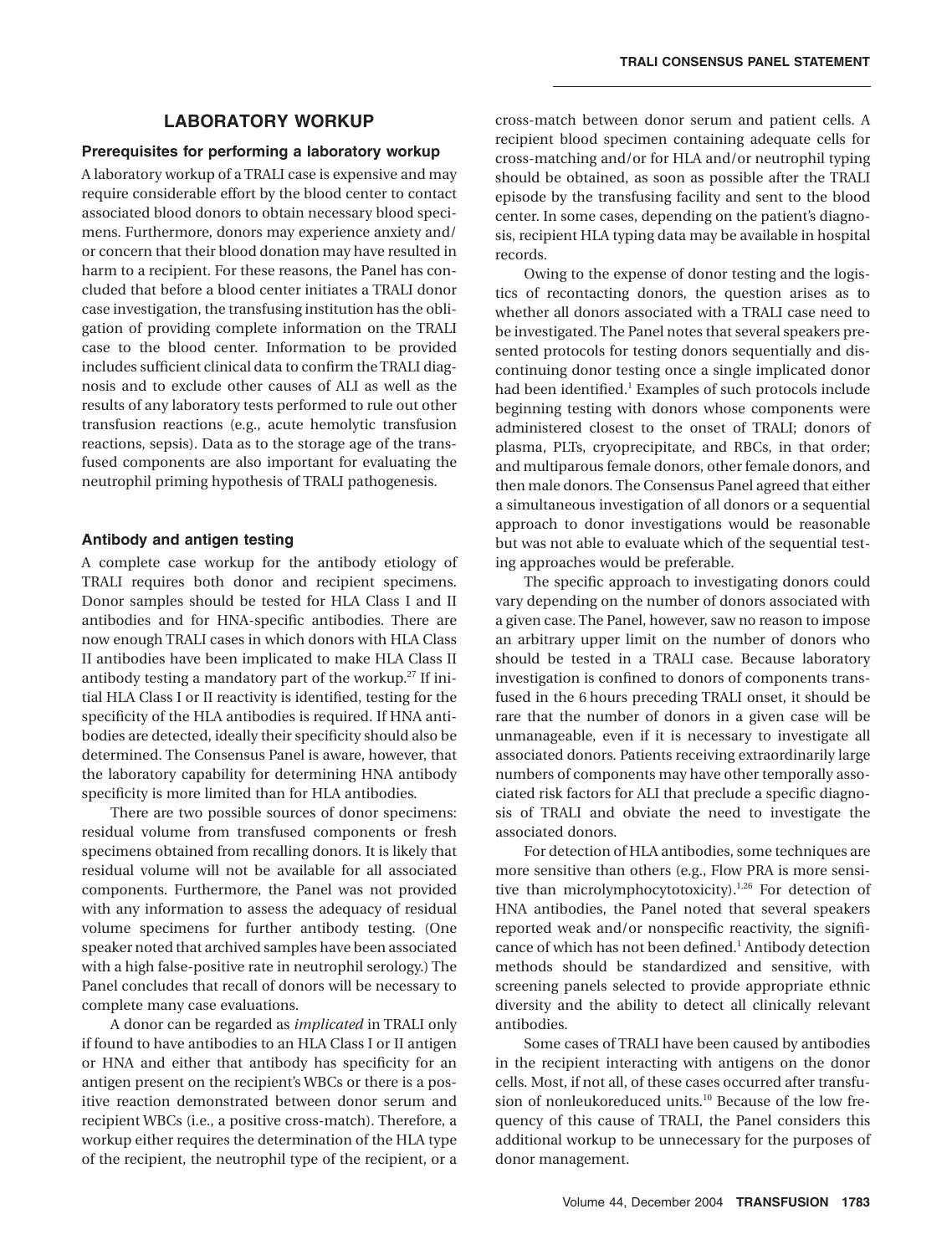## **Neutrophil priming activity**

One set of investigators has identified increased neutrophil priming activity in stored blood components as an etiologic factor in some cases of TRALI.<sup>6,12</sup> This activity is assessed by adding plasma or serum (from a stored blood component or the recipient) to an assay system containing fresh neutrophils from volunteer donors and measuring the neutrophil respiratory burst after stimulation with formyl-methionyl-leucyl-phenylalanine.

There are two possible sample sources for measuring neutrophil priming activity in TRALI cases. One approach is to measure this activity in pre- and posttransfusion samples from TRALI patients and to thereby determine whether such activity has increased after a TRALI event. A second approach is to measure neutrophil priming activity in the residual volume of associated transfused components. Until neutrophil priming activity assays are more widely available and standardized (and accompanied by reference ranges for stored components), the Panel does not recommend such testing as part of a routine TRALI case investigation. The Panel encourages such workups in a research setting.

## **DONOR MANAGEMENT**

A donor is *implicated* in TRALI if found to have HLA Class I, HLA Class II, or HNA antibodies with a specificity directed against an antigen present on the recipient's WBCs or demonstrated by a positive cross-match. An

implicated donor should either be permanently deferred from donation or have the plasma from future wholeblood donations diverted for fractionation, have no PLTs manufactured from the donation, have their RBCs washed (or frozen and deglycerolized) before transfusion, and be permanently deferred from future apheresis donation. This policy recommendation is based on documented instances in which donors with antibodies have been implicated in TRALI reactions in multiple recipients.<sup>14,15</sup> Although the evidence for this phenomenon is strongest for anti-HNA-3a (i.e., anti-granulocyte 5b), the Consensus Panel was of the opinion that a precautionary approach dictates taking this deferral action for any implicated donor, regardless of antibody specificity. This policy errs on the side of recipient safety in that it may lead to the deferral of some safe donors with common specificity antibodies that either may not have been the cause of TRALI in the recipient or, even if causal, might not cause TRALI in future recipients.

Multiple scenarios, as described in Table 5, may be encountered in performing a TRALI donor case investigation. Important variables that may influence donor management decisions include:

- Whether a recipient specimen has been obtained;
- Whether an implicated donor is identified; and
- In the absence of an implicated donor, whether specimens are obtained from all associated donors.

In the absence of a recipient sample (or of a known HLA type), it is not possible to identify an implicated

|                                | Classification of<br>donors by<br>antibody status | Recipient specimen antigen<br>testing or cross-matching result* |                                  |                     |                           |
|--------------------------------|---------------------------------------------------|-----------------------------------------------------------------|----------------------------------|---------------------|---------------------------|
|                                |                                                   |                                                                 |                                  |                     |                           |
| Case status                    |                                                   | Result obtained                                                 |                                  | Result not obtained |                           |
| regarding<br>implicated donors |                                                   | All donors tested                                               | Some donors not<br>tested        | All donors tested   | Some donors not<br>tested |
| Implicated donor found         | Implicated donor                                  | Deferral or washed<br>RBCs only#                                | Deferral or washed<br>RBCs only‡ | NA+                 | <b>NA</b>                 |
|                                | Other antibody-positive<br>donors                 | <b>TBDS1</b>                                                    | TBD¶                             | NA                  | <b>NA</b>                 |
|                                | Antibody-negative<br>donors                       | Continue to donate                                              | Continue to donate               | NA.                 | <b>NA</b>                 |
|                                | Nontested donors                                  | <b>NA</b>                                                       | Continue to donate               | NA.                 | NA.                       |
| No implicated donor found      | Other antibody-positive<br>donors                 | TBD¶                                                            | TBD¶                             | TBD¶                | TBD¶                      |
|                                | Antibody-negative<br>donors                       | Continue to donate                                              | Continue to donate               | Continue to donate  | Continue to donate        |
|                                | Nontested donors                                  | <b>NA</b>                                                       | TBD                              | <b>NA</b>           | TBD                       |

Recipient specimen may be typed (HLA and/or HNA) by a blood center or hospital or may be available from hospital records. Alternatively or in addition, cells from the recipient may be available for cross-matching with donor sera.

 $\ddagger$  NA = not applicable.

† The action is to permanently defer the donor from donation *or* to divert plasma from future whole-blood donations to fractionation, wash RBCs before transfusion, and defer from apheresis donation.

§ TBD = to be determined by those responsible for the blood supply in a given regional or national jurisdiction.

¶ The Consensus Panel believes that the decision with regard to these antibody-positive, nonimplicated donors needs to be determined by each jurisdiction. The Panel reached consensus that if a donor in this category had an HNA antibody of defined specificity, that donor should be managed in the same fashion as an implicated donor (see above). With regard to HLA antibodies, the majority of the Panel felt such donors should be allowed to continue to donate; the minority opinion was that they should be managed as an implicated donor.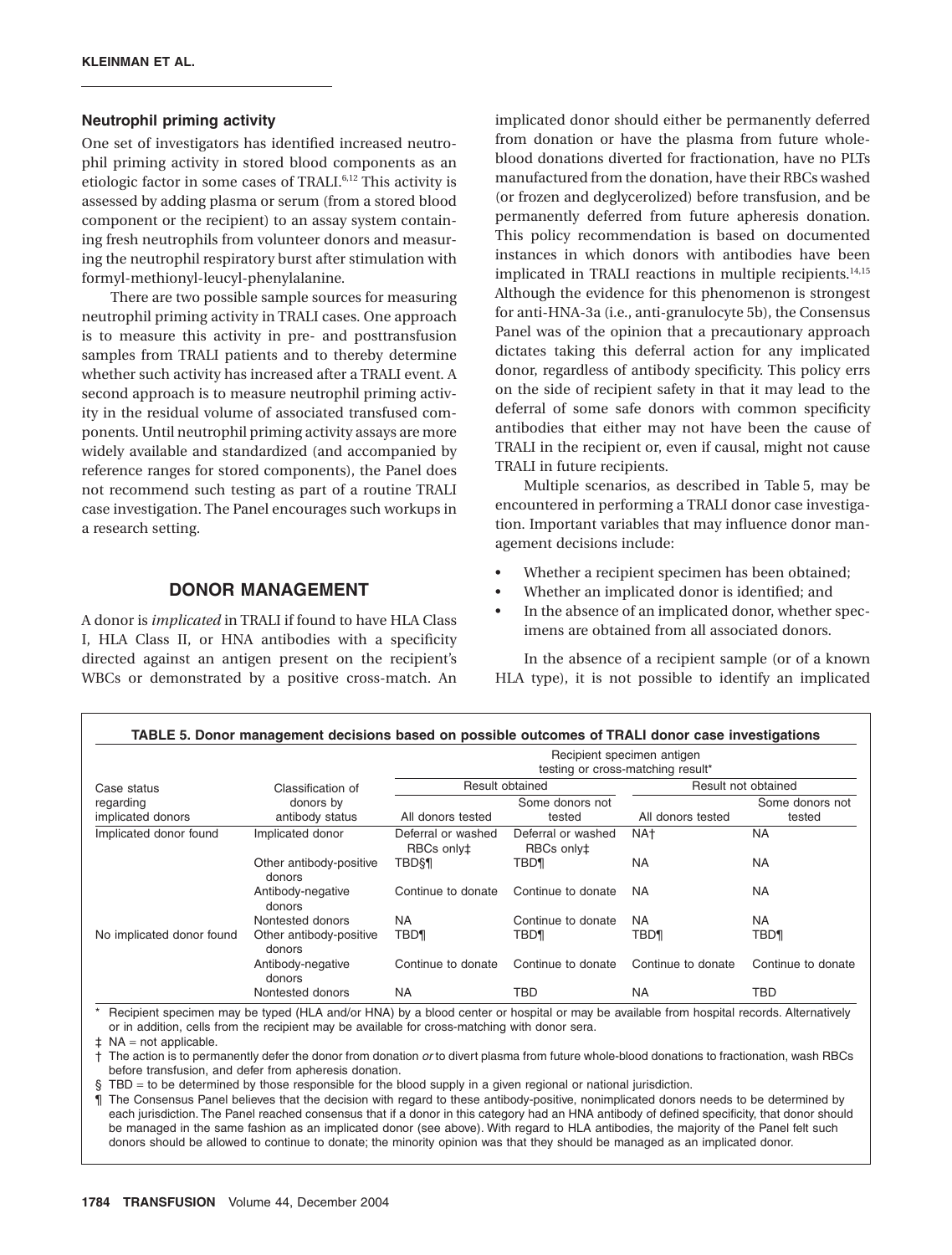donor by the Consensus Panel definition. In such cases, the decision to perform any donor antibody testing should logically be contingent on whether the institution's donor management policy would result in different outcomes for donors with or without detectable antibodies.

Donors with HLA or HNA antibodies not specific to a recipient antigen may be identified in cases in which another donor has been found to be an implicated donor or in cases in which no implicated donor is identified. The Panel was unable to reach full consensus as to proper management of such antibody-positive donors and believes that this decision should be made by those responsible for the blood supply in regional or national jurisdictions. The deliberations of the Consensus Panel, however, may be helpful to guide policy makers. First, the Panel reached consensus that deferral action should be taken for nonimplicated antibody-positive donors with anti-HNA antibodies with identified specificity. This recommendation is based on the positive lookback studies and mortality data associated with anti-HNA-3a, which the Panel generalized to other well-identified anti-HNA specificities.<sup>14,17,18</sup> This recommendation does not apply to anti-HNA antibodies that are nonspecific; the Consensus Panel emphasizes that the significance of such antibodies in TRALI is unknown and therefore should not be the basis of a deferral action in nonimplicated donors.

The policy with regard to nonimplicated donors with HLA antibodies was less clear because such antibodies may be found in approximately 10 to 20 percent of female donors and therefore could occur as a chance finding in a donor to a TRALI case.<sup>1,13,26</sup> For this reason, the Panel's majority opinion was that no action be taken on these donors (i.e., they be allowed to continue to donate), especially if the donor was ruled out as an implicated donor based on recipient antigen typing or donor–recipient cross-matching. The minority opinion within the Panel, however, was that the presence of an HLA antibody should lead to deferral action based on the premise that such a donor could potentially trigger TRALI in a future recipient with a corresponding antigen. A third potential option was to allow such donors to continue to donate but to flag their donor record. The Consensus Panel rejected this option based on the ethical and legal concerns previously discussed.

The Panel agreed that donors with negative tests for HLA and/or HNA antibodies may continue to donate whether or not the TRALI case investigation identified an implicated donor. To the Panel's knowledge, there is no evidence that such antibody-negative, TRALI-associated donors pose any additional risk to future transfusion recipients.

Question:

**Is there sufficient evidence, at this time, to recommend that any laboratory screening tests and/or other**

## **deferral measures be implemented to exclude donors to reduce the risk of TRALI?**

There are several sources of data indicating that TRALI is currently one of the leading causes of transfusion mortality in developed countries. As reported at this conference, TRALI appears to have been the leading cause of transfusion mortality from 2001 to 2003 in the US. $1,30$ Based on reports to the FDA, there was an average of 16 fatal TRALI cases per year. In the UK, the SHOT program has attributed 24 deaths to TRALI over 7 years.<sup>7</sup> In Canada (excluding Quebec), 13 deaths were reported in nearly 3 years and two additional deaths over 4 years were reported by the Quebec hemovigilance system. $1,31$  Furthermore, owing to underrecognition and underreporting of TRALI, these data almost certainly underestimate the extent of severe morbidity from TRALI.

Based on the available scientific evidence, the Consensus Panel first noted that there are no laboratory screening tests and/or other deferral measures that can be totally effective or specific for preventing TRALI. Because TRALI is a serious risk of transfusion, however, the Panel believes that a precautionary approach should be taken to policy development regarding decreasing the risk of TRALI. That is, in the absence of complete information, preventive measures should be taken even if the effectiveness of the measures is not fully known. There must be a valid rationale, however, for the specifically recommended measure(s) and there must be a balancing of the risks of not implementing the measures (e.g., the occurrence of morbidity associated with TRALI cases) against the risks of implementing them (e.g., the impact on blood availability and donor loss). Such a precautionary approach is extremely important in the context of blood safety, where delays or perceived reluctance to deal with past health risks have affected public trust and, in some jurisdictions, have threatened the integrity of the blood system.

The Panel noted that the two main hypotheses on the cause of TRALI lead to very different strategies for prevention. Although the antibody hypothesis dictates that excluding plasma from specific donors with pathogenic antibodies will prevent TRALI in recipients, the neutrophil priming hypothesis suggests that, independent of donor characteristics, providing reduced storage age or washed cellular blood products will prevent TRALI. Because there is evidence to support both mechanisms, it is likely that adopting a specific prevention strategy targeted at one of these mechanisms will be only partially effective. In addition, strategies directed against either mechanism are nonspecific and will reduce available blood components by excluding many safe donors (antibody hypothesis) or excluding safe products (neutrophil priming hypothesis).

The Panel agreed that there was currently one general strategy that should be adopted to reduce TRALI risk via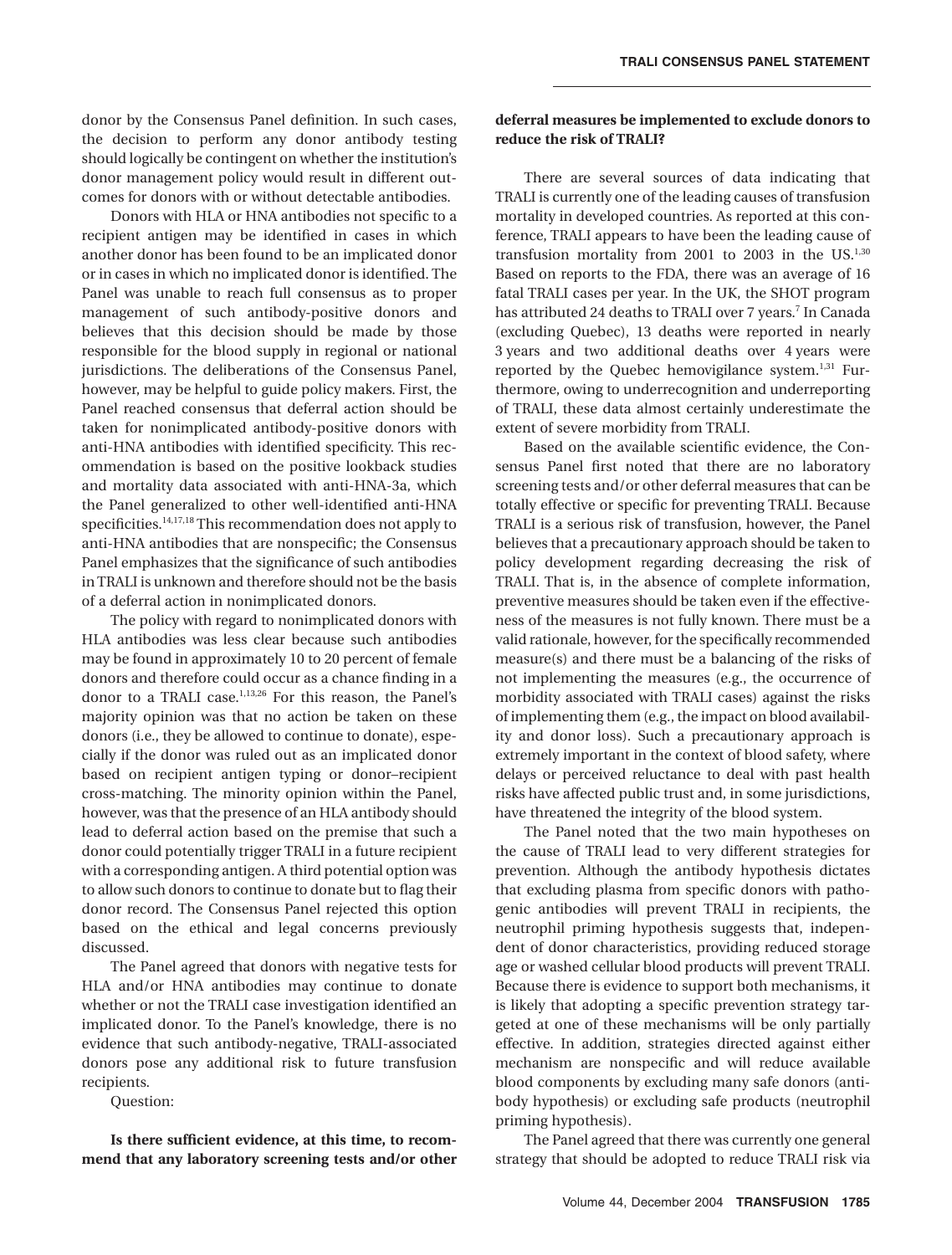both mechanisms. That strategy is to encourage adherence to current guidelines for blood component utilization to minimize inappropriate use. This will reduce the risk of all transfusion-related adverse reactions. The Panel also recommended the deferral of donors positively implicated in a TRALI reaction (or restricting their transfusable components to washed RBCs only) because this would decrease TRALI risk by the antigen–antibody mechanism.

The Panel considered other proposals that could potentially decrease the risk of TRALI owing to the antigen–antibody mechanism. These proposals are based on restricting donations from certain groups of donors who are known to have higher rates of WBC antibodies, either owing to demographic characteristics (sex, parity) or through detection by previous testing.<sup>1</sup> Restrictions imposed on such donors could include: deferring donors from any type of blood donation; permitting whole-blood donation but diverting the use of plasma from FFP production to fractionation; deferring donors from the donation of components that have high plasma volume (e.g., apheresis plasma or apheresis PLTs); or a combination of the latter two approaches. Application of these strategies could be considered for any of the following groups of donors, listed in decreasing order of the number of donors affected:

- All female donors and all transfused male donors;
- All female donors;
- All previously pregnant female donors;
- All multiparous female donors
- Donors with previously demonstrated WBC antibodies (either by history or through screening programs initiated for this purpose).

Applying restrictions to any of these groups is nonspecific and would result in a loss of usable, safe blood components (i.e., components that will not cause TRALI) from large numbers of donors. The Panel noted that, in many jurisdictions, it may be unrealistic to defer any of the above groups of donors from whole-blood donation owing to the potential large impact of such a policy on blood availability. The Panel, however, was not provided with enough information to assess the impact on component availability or on donor behavior of deferring donors from apheresis donation or diverting plasma from FFP production. Accordingly, the Panel believes that more detailed assessments of the impact of these strategies versus their potential risk reduction need to be undertaken by those responsible for the blood supply in a given jurisdiction. These assessments should include:

Estimates of the degree of risk reduction to be achieved by the strategy. This will be dependent on an analysis of national (or local) TRALI incidence data, TRALI morbidity and mortality data, association of TRALI with blood component type, and evaluation of

whether cases were caused by the antigen–antibody mechanism.

- Impact of the strategy on the number and availability of donors and the supply of blood products.
- Impact on the donor population, including willingness to continue donating.
- Impact on the fractionated plasma pool owing to changed characteristics of input plasma (i.e., a larger percentage of plasma from female donors).
- The logistics of identifying donors in any of the designated groups. For example, identifying previously transfused males or multiparous females would likely require an additional donor screening question at each donation.
- The feasibility of mass screening for HLA (or HNA) antibodies.
- Financial costs and cost-effectiveness of implementation of any of the proposed strategies.

Such assessments will define whether the benefit of restricting donations or diverting plasma from any of the groups of donors mentioned outweighs the risk to the safety and availability of the blood supply. Different conclusions may be reached in different jurisdictions. For example, the Panel notes that a risk assessment carried out in the UK resulted in the decision to divert plasma from female donors away from FFP production.<sup>7</sup> The UK situation with regard to use of plasma, however, is relatively unique in that UK plasma is not sent for fractionation because of variant Creutzfeldt-Jakob disease safety concerns.

In addition to the strategies discussed above, the Panel was presented with three other prospective prevention strategies.

- 1. Use of "fresher" blood when transfusing patients at risk for TRALI. This strategy could be helpful in preventing cases attributed to the "two-event" mechanism if initial observations that neutrophil-activating substances accumulate in greater concentrations in blood components with increased storage time are confirmed. The Panel notes there is currently no consensus of which patient groups are at risk for TRALI.
- 2. Use of solvent/detergent plasma (if licensed and available) in place of FFP. This suggested strategy was based on the antigen–antibody mechanism and the fact that the pooling process would lower the titer of any pathogenic antibody and thereby potentially protect against TRALI. Surveillance data are not currently adequate to evaluate this hypothesis.
- 3. Use of PLT storage solutions if any become licensed. The value of this strategy is theoretically based on either the antigen–antibody mechanism (e.g., reducing the concentration of antibody by replacing plasma volume with additive solution) or the two-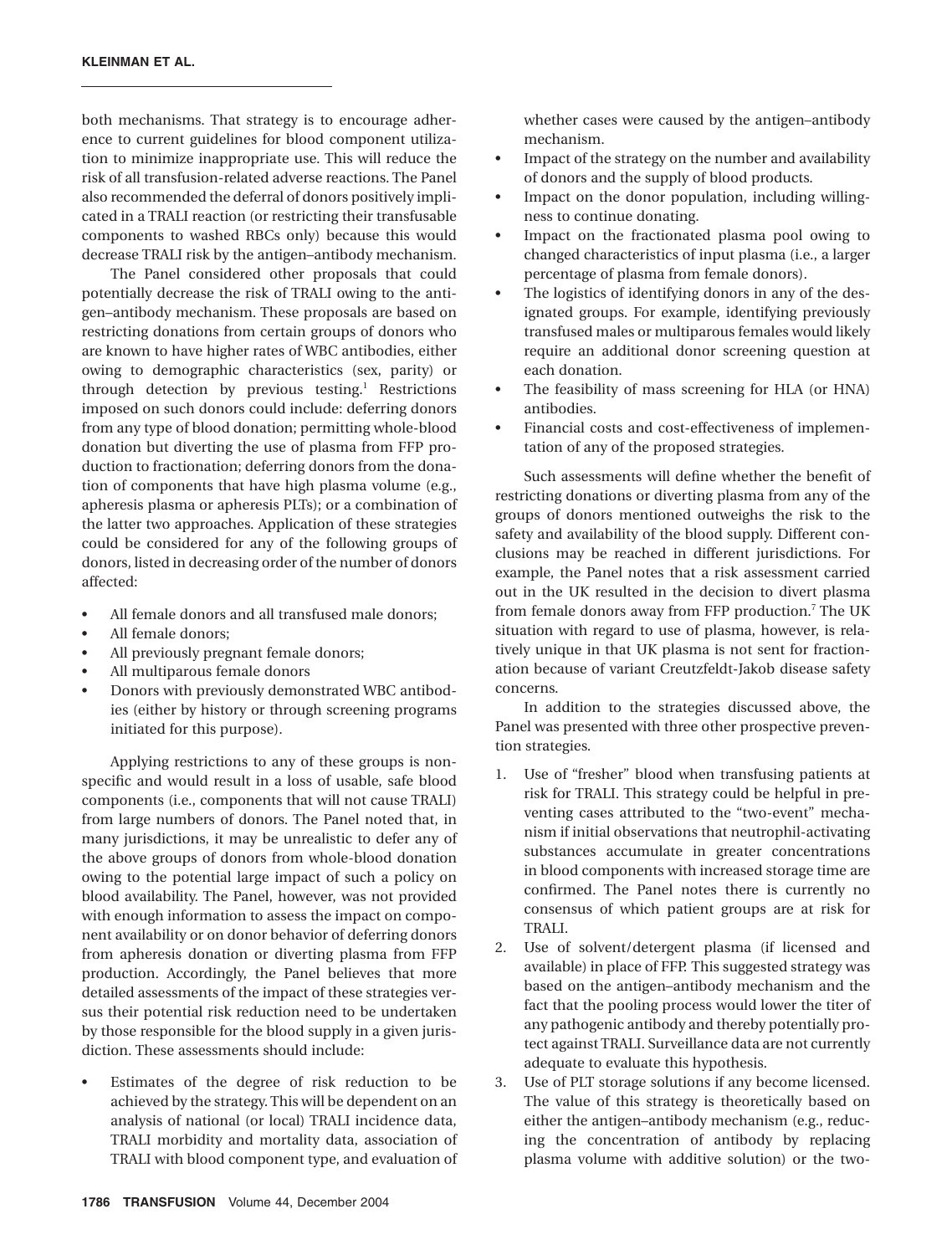event model (reducing the accumulation of neutrophil priming substances).

The Panel felt that there were insufficient data for the potential benefits of any of these additional proposed strategies to be determined at the present time but has listed these suggestions to promote future research.

Question:

# **What further information and systematic research is necessary to better evaluate the issues of the epidemiology and pathophysiology of TRALI, to reduce the risk to transfusion recipients?**

The current understanding of the epidemiology, magnitude of risk, and pathophysiology of TRALI has been limited by several factors. These include the lack of a uniform definition of TRALI, the presence of other possible confounding causes of pulmonary edema in the same patients who develop TRALI, and the lack of well-designed prospective observational or randomized, controlled clinical trials of adverse transfusion events.

The international representation at this consensus conference indicates the worldwide motivation to reduce the risk of TRALI among transfusion recipients. Reducing risk must start with a concerted effort to better understand the epidemiology of TRALI. Knowledge of what constitutes a high-risk donor, blood product, and recipient should allow clinicians and researchers to better understand pathophysiologic mechanisms and to evaluate preventive actions and/or to appropriately target their efforts at risk reduction.

The Panel recommends a focused plan for epidemiologic research. First, a uniform, internationally accepted definition of TRALI is required to make possible reliable comparisons between different studies and expedite all research in this area. Second, the Panel recommends that resources for systematic epidemiologic research be targeted to multiple high-volume transfusion centers or regional networks of collaborating hospitals with varied recipient populations. Third, such centers need to develop an infrastructure that will allow systematic surveillance for all TRALI reactions. To the extent possible, there should be standardized specimen and data collection related to recipients, their associated donors, and transfused blood products. Rigorous postmortem pathologic assessments should be obtained for those patients who die from TRALI.

Research studies should be performed both on TRALI cases and on possible TRALI cases as an additional group using our proposed definitions. Initial research on TRALI cases should be targeted to determining the incidence of TRALI associated with the various types of blood components, the severity of outcomes, and the mortality rate. Research should also focus on the possible predictors of TRALI reactions among donors, blood products, and

transfusion recipients. Studies should investigate the genetic, demographic, and clinical factors in the recipient that predispose to, or afford protection against, TRALI. In this context, additional lookback investigations of recipients of previous products from an implicated donor may prove useful. In the future, once risk factors are better defined, further epidemiologic research should include comparisons with control groups that may be matched by donor characteristics, blood products, or recipient characteristics to further define independent risk factors that contribute to TRALI occurrence. Research on possible TRALI cases should focus on some of the same issues as well as on developing criteria that can determine whether a possible TRALI case is due to transfusion or is the result of other ALI risk factors.

There are several additional clinical and epidemiologic questions that can be addressed. Because the neutrophil is thought to play a critical role in most models of pathogenesis, cases of TRALI in severely neutropenic patients should be subjected to extensive study. The possibility of mild cases of TRALI (e.g., cases not fitting the proposed definition) has been suggested and this should be further investigated. The mechanisms of fever and hypotension in TRALI have not been elucidated.

Meanwhile, the Panel also recommends that blood collection agencies develop their capabilities, share their expertise, and possibly, pool resources to allow for all cases of TRALI, particularly those occurring at centers involved in epidemiologic studies, to be fully investigated. These research investigations should, ideally, always include tests for antigen–antibody concordance, as well as neutrophil priming activity. In the context of such investigations, we recommend that standardized and optimized laboratory methods be developed with the aim of being able to more reliably compare findings from one laboratory to another. For example, the characteristics of "implicated" antibodies, including immunoglobulin class, subclass, and titer, should be defined and compared to those of antibodies that are transfused to patients who suffer no adverse event. With regard to the neutrophil priming model, investigators should seek direct evidence for neutrophil priming, neutrophil activation, and pulmonary endothelial injury, and address the issue of whether neutrophils are necessary for tissue damage to occur.

In the meantime, basic research on TRALI pathogenesis would be enhanced by the development of in vitro systems in which evidence of cellular activation and/or damage can be documented. This applies to both the antigen–antibody and the neutrophil priming models. Both clinical and laboratory studies should be undertaken to define antibody specificities (including immunoglobulin class, subclass, or interaction with complement) and antibody titers carrying the greatest risk of TRALI. If pathogenic WBC antibodies are identified, studies should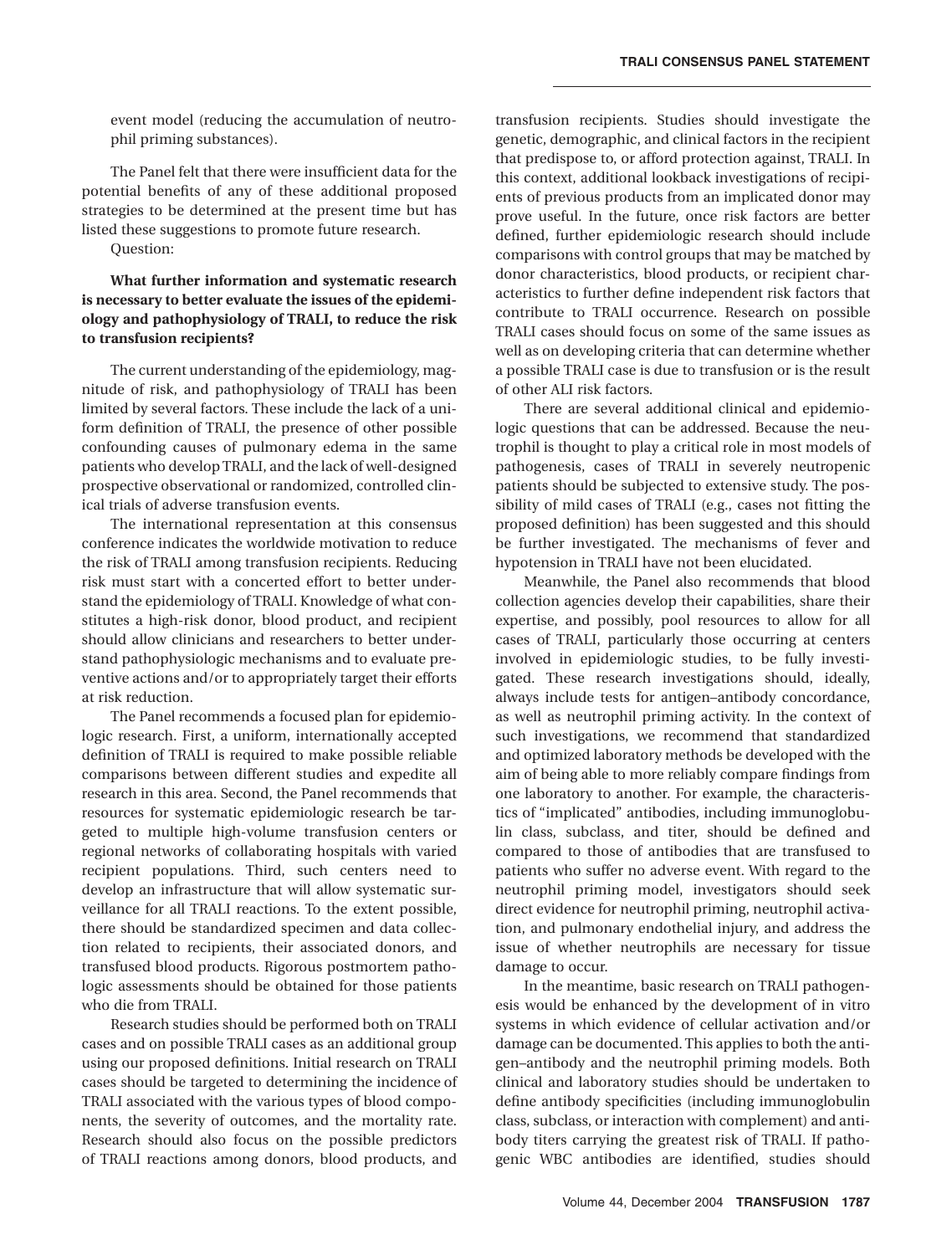### **TABLE 6. Potential TRALI research questions**

```
Epidemiology and/or clinical
```
- What is the incidence of TRALI for each type of blood component transfused?
- What is the severity of outcome and the mortality of TRALI?
- What genetic, demographic, or clinical factors in the recipient predispose to or afford protection against TRALI?
- Does TRALI occur in neonates? If not, why not?
- Does a donor implicated in a TRALI reaction pose a risk to other transfusion recipients (i.e., did this donor cause TRALI in previous transfusion recipients)?
- How often are cases of possible TRALI due to transfusion vs. due to other factors for ALI?
- How often does TRALI occur in conjunction with circulatory overload?
- Are there mild forms of TRALI?

Pathophysiology—general

- Is the pathophysiology of TRALI and ALI or acute respiratory distress syndrome fundamentally the same?
- What is the frequency of TRALI in patients with neutropenia? What is the mechanism?
- What causes hypotension and fever in TRALI?
- Because both HLA antibodies and accumulated lyso-PC appear to be common in blood components, and many patients with possible predisposing factors are transfused, why is TRALI rare?
- Are cytokines or other biologic response modifiers involved in the pathogenesis of TRALI?
- Pathophysiology—antigen–antibody mechanism
- What detection methods for HLA Class I, HLA Class II, and HNA antibodies should be used in the workup of TRALI cases?
- Are there antibody characteristics that increase or decrease the risk of TRALI (e.g., specificity, titer, class, subclass, ability to interact with complement)?
- What are the mechanism(s) by which antibodies cause pulmonary damage? Is this mediated through neutrophils?
- Pathophysiology—neutrophil priming and activation mechanism
- What is the level of neutrophil priming activity in different types of blood components at various storage ages?
- What is the baseline level of such activity in various patient populations?
- What is the minimum concentration of lyso-PC necessary for in vitro priming and for clinically significant neutrophil priming?
- Do HLA and HNA antibodies result in neutrophil priming or activation?
- **Other**
- Can animal models help in defining the pathophysiologic mechanisms of TRALI?

explore their neutrophil priming activity and/or other mechanisms (e.g., complement fixation, cytokine release) that could lead to pulmonary damage.

Further investigations of the neutrophil priming hypothesis, including confirmation of findings by independent laboratories, should be encouraged. Studies are necessary to ascertain the neutrophil priming activity of large numbers of blood components in different anticoagulants at varied storage ages as well as baseline determinations of such activity in various patient populations. The correlation between lyso-PC concentration, in vitro neutrophil priming activity, and clinically recognizable TRALI should be investigated.

Further development of animal models will be essential to a better understanding of TRALI. Development of a standardized model that could be used to investigate multiple pathophysiologic mechanisms with the same experimental system should be encouraged. Based on the above discussion, the Panel has categorized some suggested research questions into various categories as presented in Table 6.

## **ACKNOWLEDGMENTS**

The Panelists would thank Dr Morris A. Blajchman, MD (Hamilton, Ontario, Canada), Steering Committee Chair, as well as the entire Steering Committee for their invitation to sit on the Panel and for planning the meeting. We also thank Lisa Markus of Malachite Management, Vancouver, for organizing the meeting and

Denize Tourangeau of Héma-Québec for providing secretarial assistance.

# **REFERENCES**

- 1. Goldman M, Webert KE, Arnold DM, Hannon J, Blajchman MA. Proceedings of a consensus conference: towards an understanding of TRALI. Transfus Med Rev 2005;19:in press.
- 2. Bernard GR, Artigas A, Righam KL, et al. The American-European consensus conference on ARDS: definitions, mechanisms, relevant outcomes, and clinical trial coordination. Am J Respir Crit Care Med 1994;149:818-24.
- 3. Garber BG, Heber PC, Yelle JD, Hodder RV, McGowan J. Adult respiratory distress syndrome: a systematic overview of incidence and risk factors. Crit Care Med 1996;24:687-95.
- 4. Ferguson ND, Meade MO, Hallett DC, Stewart TE. High values of the pulmonary artery wedge pressure in patients with acute lung injury and acute respiratory distress syndrome. Intensive Care Med 2002;28:1073-7.
- 5. Meade MO, Cook RJ, Guyatt GH, et al. Interobserver variation in interpreting chest radiographs for the diagnosis of acute respiratory distress syndrome. Am J Respir Crit Care Med 2000;161:85-90.
- 6. Silliman CC, Boshkov LK, Mehdizadehkashi Z, et al. Transfusion-related acute lung injury: epidemiology and a prospective analysis of etiologic factors. Blood 2003;101: 454-62.
- 7. Williamson L. SHOT experience and the UK initiatives on TRALI prevention and their potential impact. In Goldman